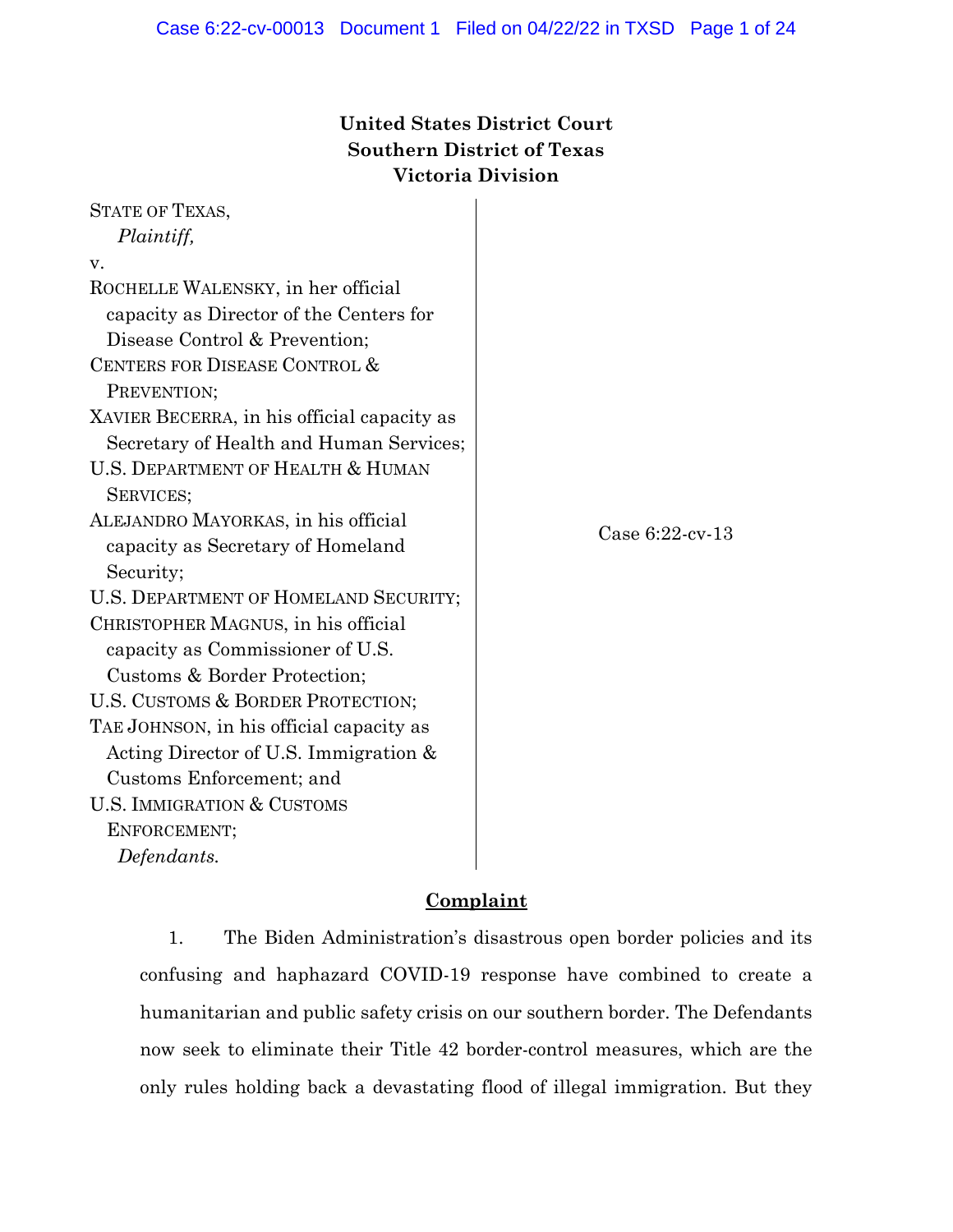failed to follow the Administrative Procedure Act in attempting this destructive rescission of Title 42. Without justification or concern for Texans, the Defendants unlawfully disregarded the APA's notice-and-comment requirements, refused to consider numerous factors of crucial importance to their rulemaking, and laid bare the incoherence of their decision-making. The State of Texas respectfully requests preliminary and permanent injunctive relief to block Defendants' termination of Title 42.

## **Parties**

## **A. Plaintiff.**

2. Plaintiff State of Texas is a sovereign State of the United States of America. It spends significant amounts of money providing services to illegal aliens. Those services include education services and healthcare, as well as many other social services broadly available in Texas. Federal law requires Texas to include illegal aliens in some of these programs. As the number of illegal aliens in Texas increases, the number of illegal aliens receiving such services likewise increases.

3. The Emergency Medicaid program provides health coverage for lowincome children, families, seniors, and the disabled. Federal law requires Texas to include illegal aliens in its Emergency Medicaid program. The program costs Texas tens of millions of dollars annually.

4. The Texas Family Violence Program provides emergency shelter and supportive services to victims and their children in Texas. Texas spends more than a million dollars per year on the Texas Family Violence Program for services to illegal aliens.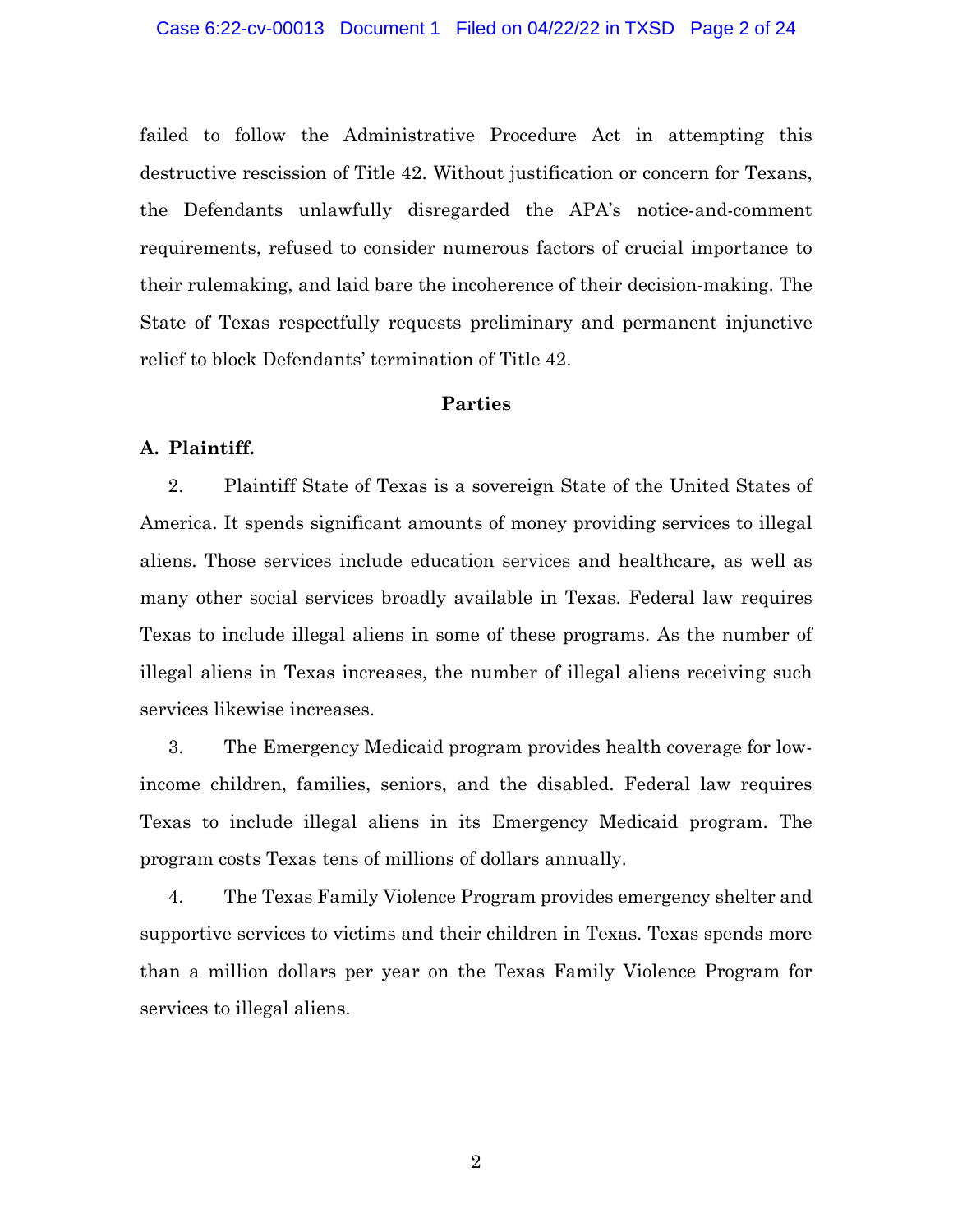#### Case 6:22-cv-00013 Document 1 Filed on 04/22/22 in TXSD Page 3 of 24

5. The Texas's Children's Health Insurance Program offers low-cost health coverage for children from birth through age 18. Texas spends tens of millions of dollars each year on CHIP expenditures for illegal aliens.

6. Further, Texas faces the costs of uncompensated care provided by state public hospital districts to illegal aliens which results in expenditures of hundreds of millions of dollars per year.

7. These harms will only grow over time. As DHS and federal courts have found, incentives matter: reducing the likelihood that an alien will be released into the United States reduces the number of aliens who attempt to enter the United States illegally. *Texas v. Biden*, No. 2:21-cv-67, 2021 WL 3603341, at \*6, \*18–19 (N.D. Tex. Aug. 13, 2021); *cf. Zadvydas v. Davis*, 533 U.S. 678, 713 (2001) (Kennedy, J., dissenting) ("An alien . . . has less incentive to cooperate or to facilitate expeditious removal when he has been released, even on a supervised basis, than does an alien held at an [ICE] detention facility.").

#### **B. Defendants.**

8. Defendant Centers for Disease Control and Prevention is a constituent agency of Defendant U.S. Department of Health and Human Services. CDC conducts specified functions under the Public Health Service Act, including exercising authority delegated by HHS.

9. Defendant Rochelle Walensky is the Director of CDC. Texas sues her in her official capacity.

10. Defendant Xavier Becerra is the Secretary of HHS. Texas sues him in his official capacity.

11. Defendant U.S. Department of Homeland Security oversees the Defendants U.S. Customs and Border Protection and U.S. Immigration and

3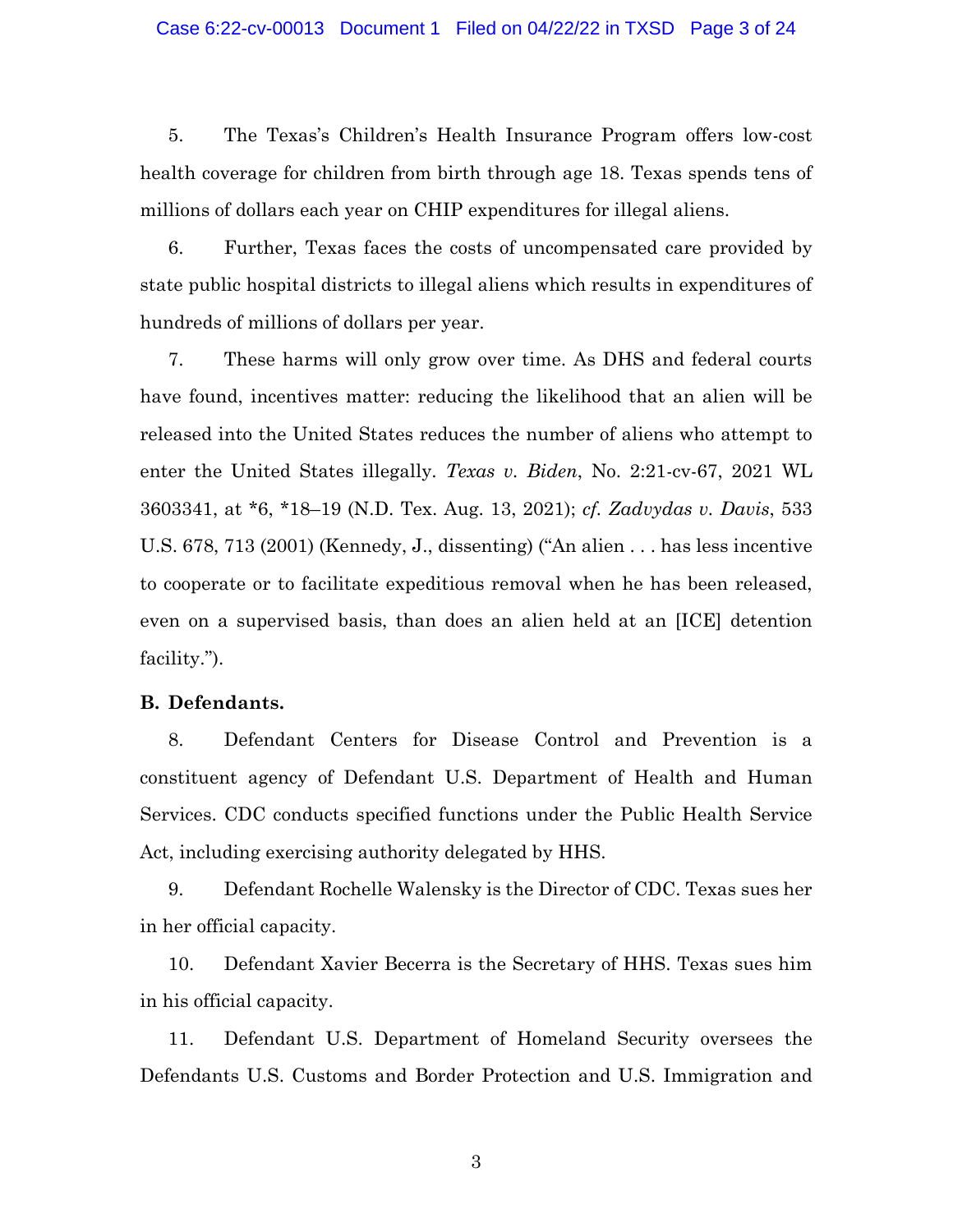Customs Enforcement, which are constituent agencies of DHS. DHS and its constituent agencies enforce the INA, and DHS has a duty to enforce orders issued by the CDC under the Public Health Safety Act and its regulations.

12. Defendant Alejandro Mayorkas is the Secretary of DHS. Texas sues him in his official capacity.

13. Defendant Christopher Magnus is the Commissioner of CBP. Texas sues him in his official capacity.

14. Defendant Tae Johnson is the Acting Director of ICE. Texas sues him in his official capacity.

## **Jurisdiction and Venue**

15. The Court has jurisdiction over this dispute because it arises under the Constitution and laws of the United States. *See* 28 U.S.C. §§ 1331, 1346, 1361; 5 U.S.C. §§ 702–703. It has jurisdiction under 5 U.S.C. §§ 705–706 and 28 U.S.C. §§ 1361 and §§ 2201–2202 to render the declaratory and injunctive relief that Texas requests.

16. This district is a proper venue because the State of Texas resides in this district and a substantial part of the events or omissions giving rise to Texas's claims occurred here. 28 U.S.C. § 1391(e).

#### **Facts**

#### **A. The INA's detention and enforcement requirements.**

#### **1. Detention and enforcement generally.**

17. The Homeland Security Act of 2002, Pub. L. 107-296, 116 Stat. 2135, and the Immigration and Nationality Act, 8 U.S.C. § 1101 *et seq*., charge DHS with enforcing the United States' immigration laws. Under the immigration laws, "several classes of aliens are 'inadmissible' and therefore 'removable.'" *Dept. of Homeland Sec. v. Thuraissigiam*, 140 S. Ct. 1959, 1964 (2020) (citing

4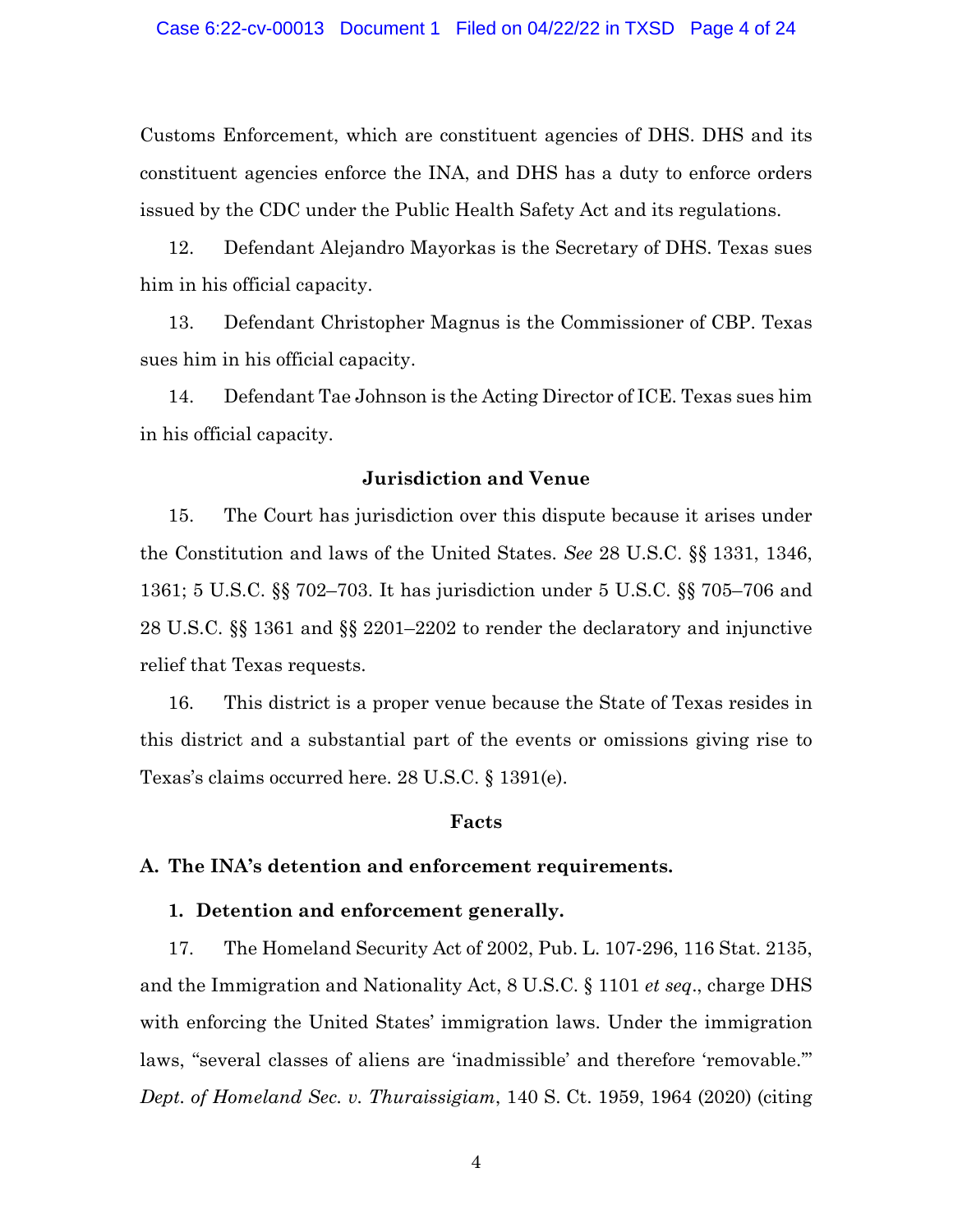8 U.S.C. §§ 1182, 1229a(e)(2)(A)). Among these classes are aliens who lack a valid entry document when they apply for admission. 8 U.S.C.  $\S 1182(a)(7)(A)(i)$ . Applicants for admission include both aliens who arrive in the United States and aliens who are present in the United States without having been lawfully admitted, who are deemed to have applied for admission. 8 U.S.C. § 1225(a)(1).

18. An inadmissible alien may be removed; the standard process involves an evidentiary hearing before an immigration judge at which the alien may present evidence and argue against removal. *Thuraissigiam*, 140 S.Ct. at 1964. However, this process is slow, and while "removal is being litigated, the alien will either be detained, at considerable expense, or allowed to reside in this country, with the attendant risk that he or she may not later be found." *Id.*

19. To address these problems, Congress created more expedited procedures that apply to aliens who are "present in the United States who [have] not been admitted" and to aliens "who arrive<sup>[]</sup> in the United States (whether or not at a designated port of arrival. . . .)." 8 U.S.C.  $\S 1225(a)(1)$ . These aliens are subject to expedited removal if they (1) are inadmissible because they lack a valid entry document; (2) have not "been continuously physically present in the United States for the two years preceding their inadmissibility determination; and (3) are among those whom the Secretary of Homeland Security has designated for expedited removal. *See id.* § 1225(b)(1)(A). Once an immigration officer determines that such an alien is inadmissible, the alien must be ordered "removed from the United States without further hearing or review." *Id.* § 1225(b)(1)(A)(i).

20. Whether subject to the standard removal process or the expedited process, aliens who intend to claim asylum or who claim a credible fear of persecution are not deportable while that claim is being investigated. *See* 8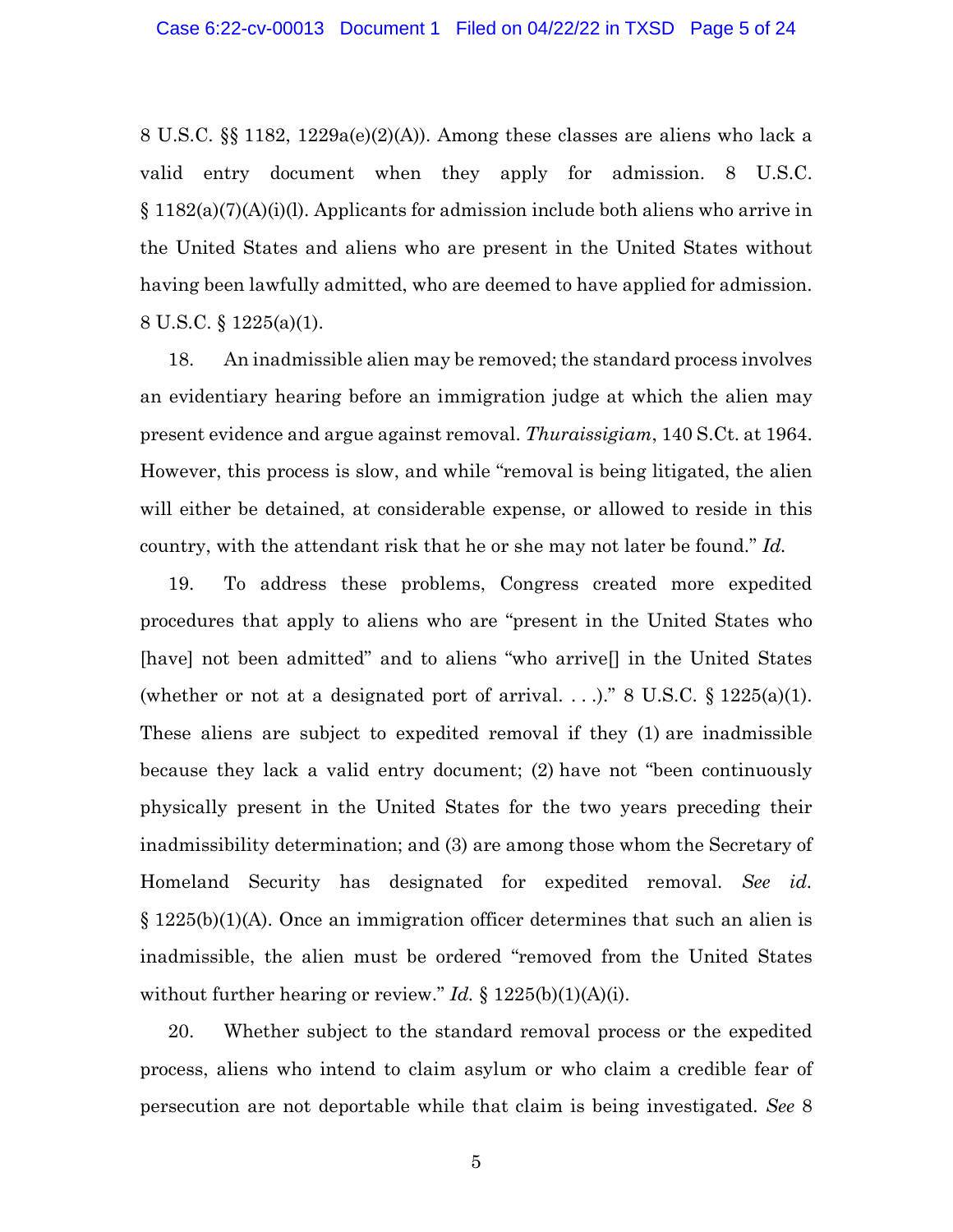U.S.C. §§ 1158, 1225(b)(1). But those aliens must be detained until their entitlement to asylum is determined. *Id.* § 1225(b)(1)(B)(ii), (2)(A); *see Jennings v. Rodriguez*, 138 S. Ct. 830, 844–45 (2018) (citing 8 U.S.C. § 1225(b)(1), (2)). DHS may "for urgent humanitarian reasons or significant public benefit" temporarily parole these aliens, but it may do so "only on a caseby-case basis." 8 U.S.C. § 1182(d)(5)(A).

#### **2. Detention and enforcement to protect public health.**

21. Another class of inadmissible aliens is those who have a "communicable disease of public health significance." 8 U.S.C. § 1182(a)(1)(A)(i). The INA defines a "communicable disease of public health significance" by referring to "regulations prescribed by the Secretary of Health and Human Services." *Id.*

22. There are two circumstances under which aliens must be detained to determine whether they are inadmissible for public-health reasons. First, they must be detained if DHS has reason to believe they are "afflicted with" such a disease. 8 U.S.C. § 1222(a). Second, they must be detained if DHS "has received information showing that any aliens are coming from a country or have embarked at a place" where such a disease is "prevalent or epidemic." *Id.* This detention must enable "immigration officers and medical officers" to conduct "observation and an examination sufficient to determine whether" the aliens are inadmissible. *Id.*

### **B. The COVID-19 pandemic and the federal response.**

23. In the words of the CDC itself, COVID-19 "is a quarantinable communicable disease caused by the SARS-CoV-2 virus." *Order Suspending the Right to Introduce Certain Persons*, 86 Fed. Reg. 42,828, 42,830 (Aug. 5, 2021). Since it emerged in late 2019, "SARS–CoV–2, the virus that causes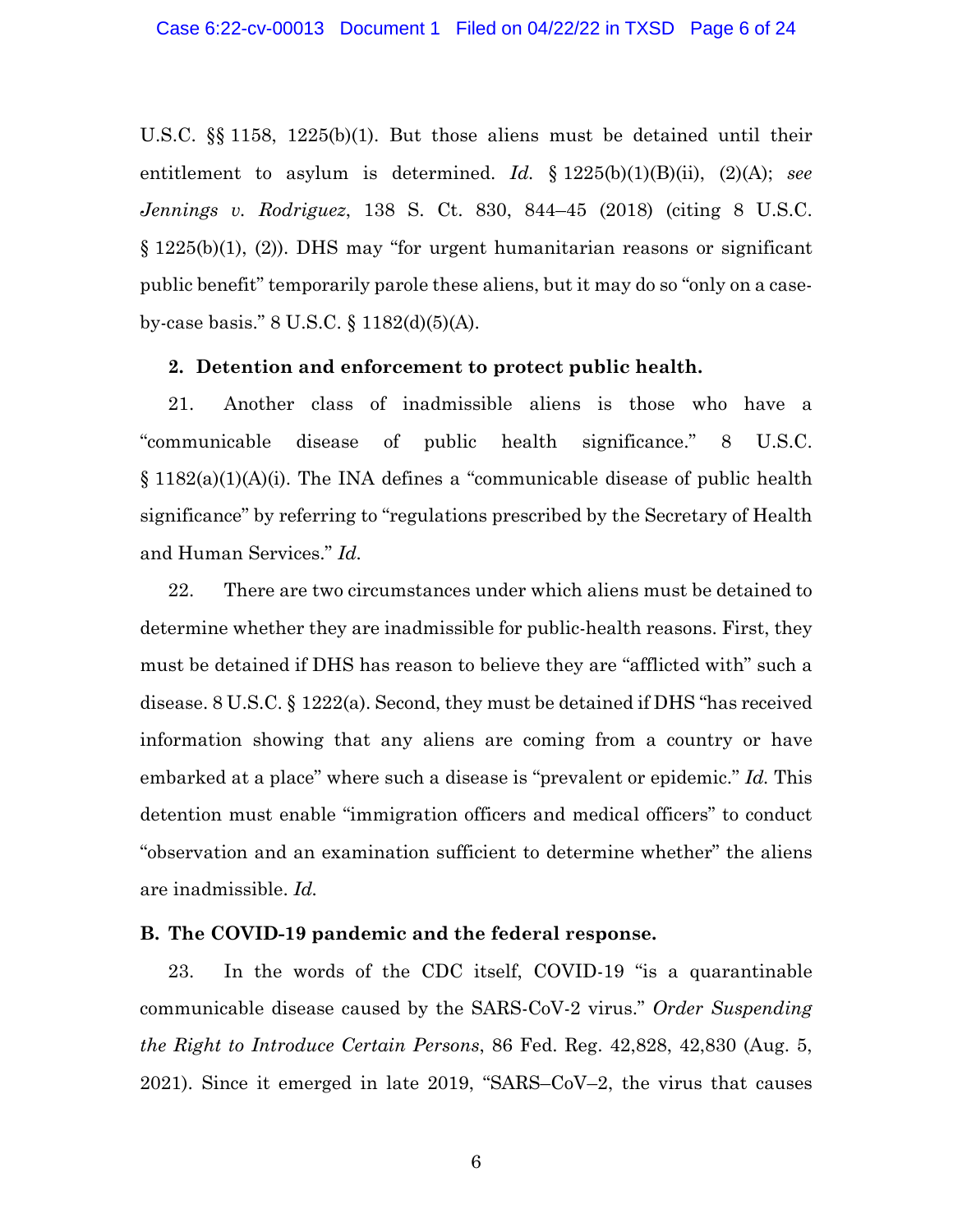COVID–19, has spread throughout the world, resulting in a pandemic." *Id.* Since COVID-19 was first declared a public-health emergency in January 2020, the federal government has implemented a number of COVID–19 mitigation and response measures.

#### **1. The original Title 42 orders.**

24. The Public Service Health Act, Pub. L. 78-410, 58 Stat. 682 (1944), permits CDC's Director to "prohibit, in whole or in part, the introduction of persons and property from such countries or places as he shall designate . . . for such period of time as he may deem necessary." 42 U.S.C. § 265. This power may be employed whenever the Director determines there is "a communicable disease in a foreign country," that "there is a serious danger" that the disease will be introduced to the United States, and that the danger "is so increased by the introduction of persons or property from such country that a suspension of the right to introduce such persons and property is required in the interest of the public health." *Id.* The Director may then issue the prohibition "in accordance with regulations approved by the President." *Id.* Though the Act had been law since 1944, no such regulations were promulgated until 2020.

25. The first Title 42 rule was issued in March 2020 as an interim final rule. *See* 85 Fed. Reg. 16,559 (Mar. 24, 2020). At the same time, the CDC expressly invited "comment on all aspects of this interim final rule, including its likely costs and benefits and the impacts that it is likely to have on the public health, as compared to the current requirements under 42 CFR part 71." *Id.* at 16,559.

26. CDC received 218 comments during the 30-day comment window. The final rule "establishe[d] final regulations under which the Director [of the CDC] may suspend the right to introduce and prohibit, in whole or in part, the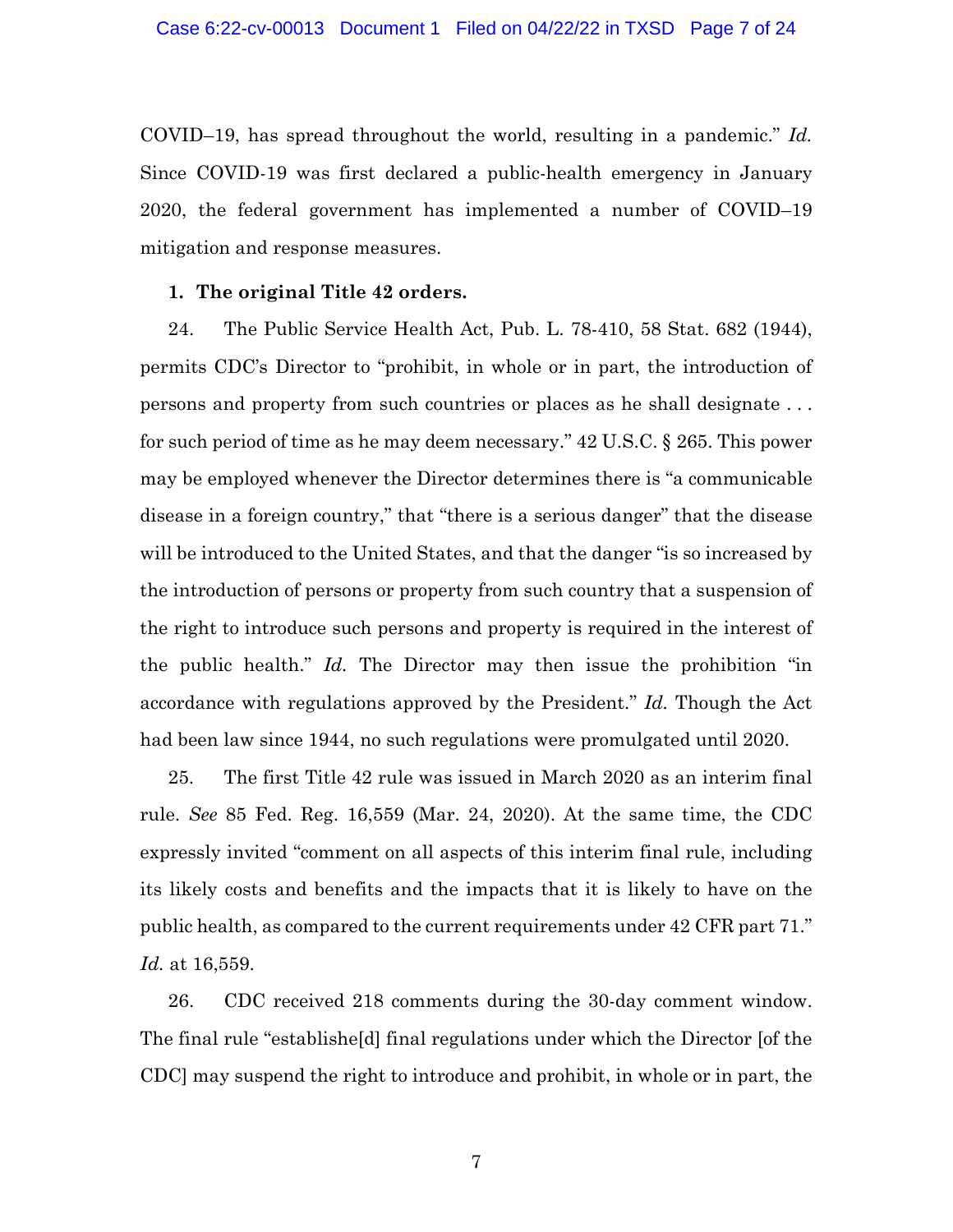introduction of persons into the United States for such period of time as the Director may deem necessary to avert the serious danger of the introduction of a quarantinable communicable disease into the United States." 85 Fed. Reg. 56,424, 56,448 (Sep. 11, 2020) (codified at 42 C.F.R. § 71.40). The day the rule became effective, October 13, 2020, the CDC issued its October Order—its Order Suspending the Right to Introduce Certain Persons From Countries Where a Quarantinable Communicable Disease Exists. 85 Fed. Reg. 65,806– 12 (Oct. 13, 2020).

27. Though issued under the Final Rule, the October Order was the latest in a series of orders issued under the interim final rule.[1](#page-7-0) As had the earlier orders, the October Order suspended introducing covered aliens into the United States, a suspension lasting until CDC determined that "the danger of further introduction of COVID-19 into the United States has ceased to be a serious danger to the public health." *Id.* at 65,812. The suspension was based on findings that:

- COVID-19 is a communicable disease that poses a danger to the public health;
- COVID-19 is present in numerous foreign countries, including Canada and Mexico;
- Because COVID-19 is so globally widespread, there is a serious danger that it will be carried into the land ports of entry and Border Patrol stations at or near the United States' borders with Canada and Mexico, and from there into the interior of the country;

<span id="page-7-0"></span><sup>1</sup> The first two of these covered only 30 days each. The third such order required that its propriety be reviewed every 30 days. 85 Fed. Reg. at 17,060 (Mar. 26, 2020); 22,424 (Apr. 22, 2020); 31,503, 31,507–08 (May 26, 2020).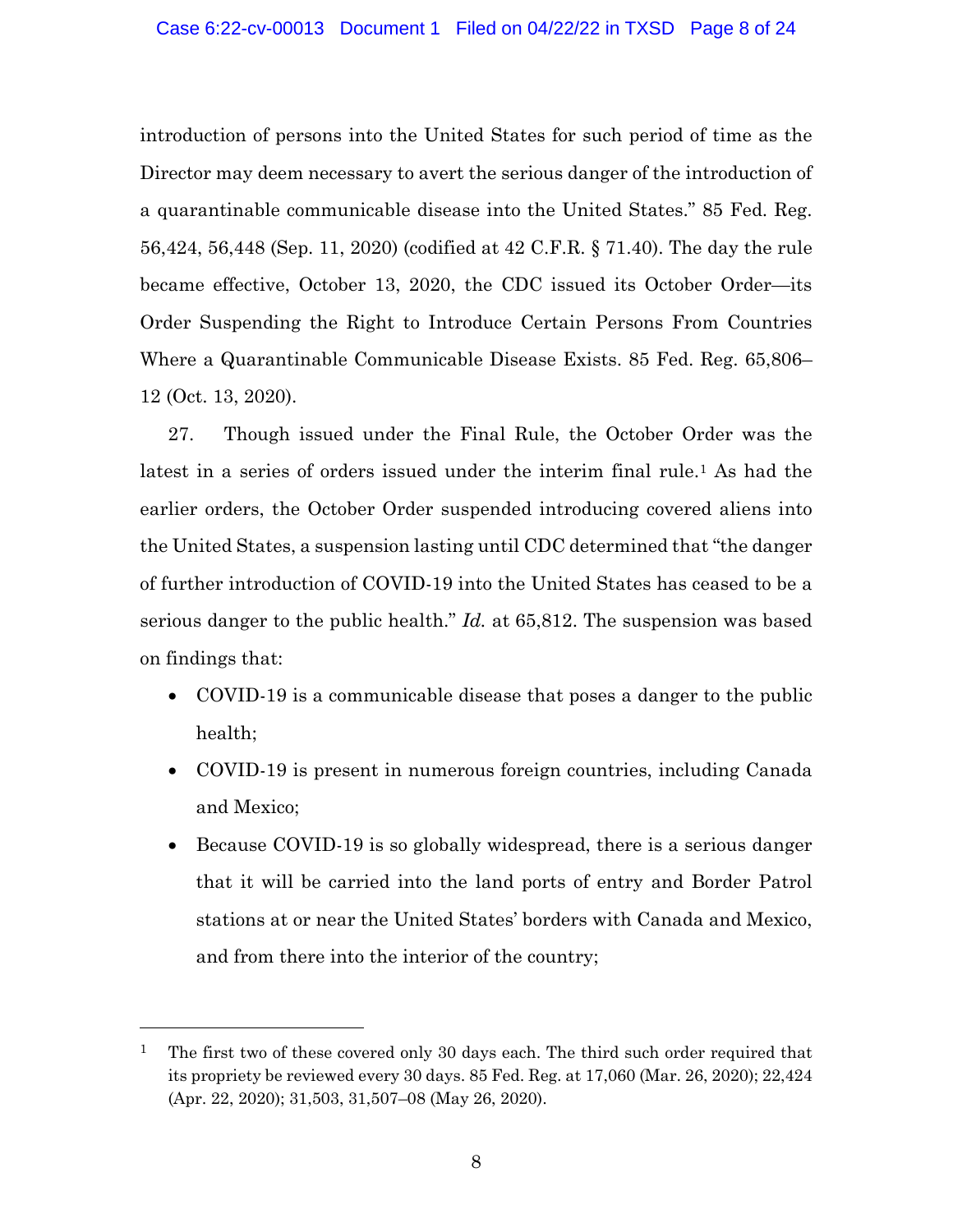- If their entry were not suspended, covered aliens would go through immigration processing at the land ports of entry and Border Patrol stations, which would require many of them (typically aliens who lack valid travel documents and are therefore inadmissible) to be held in the congregate areas of the facilities, in close proximity to one another, for hours or days;
- Holding them in such settings would increase the already serious danger to the public health of the United States; and
- This increased danger rose to the level that it required a temporary suspension of the introduction of covered aliens into the United States.

*Id.* at 65,810.

28. Customs and Coast Guard officers have the duty to "aid in the enforcement of quarantine rules and regulations," 42 U.S.C. § 268, and the Order noted that CDC had requested "that DHS aid in the enforcement [of] this Order because CDC does not have the capability, resources, or personnel needed to do so." *Id.* at 65,812. CDC needed this assistance because its own public health tools were not "viable mechanisms given CDC resource and personnel constraints, the large numbers of covered aliens involved, and the likelihood that covered aliens do not have homes in the United States." *Id.* 

29. The October Order applied to all covered aliens, defined as aliens "seeking to enter the United States . . . who lack proper travel documents," "whose entry is otherwise contrary to law," or "who are apprehended at or near the border seeking to unlawfully enter the United States." *Id.* at 65,807.

30. The October Order noted that expulsions under CDC's prior orders had "reduced the risk of COVID-19 transmission in [ports of entry] and Border Patrol Stations, and thereby reduced risks to DHS personnel and the U.S. health care system." *Id.* at 65,812. It further noted that "[t]he public health

9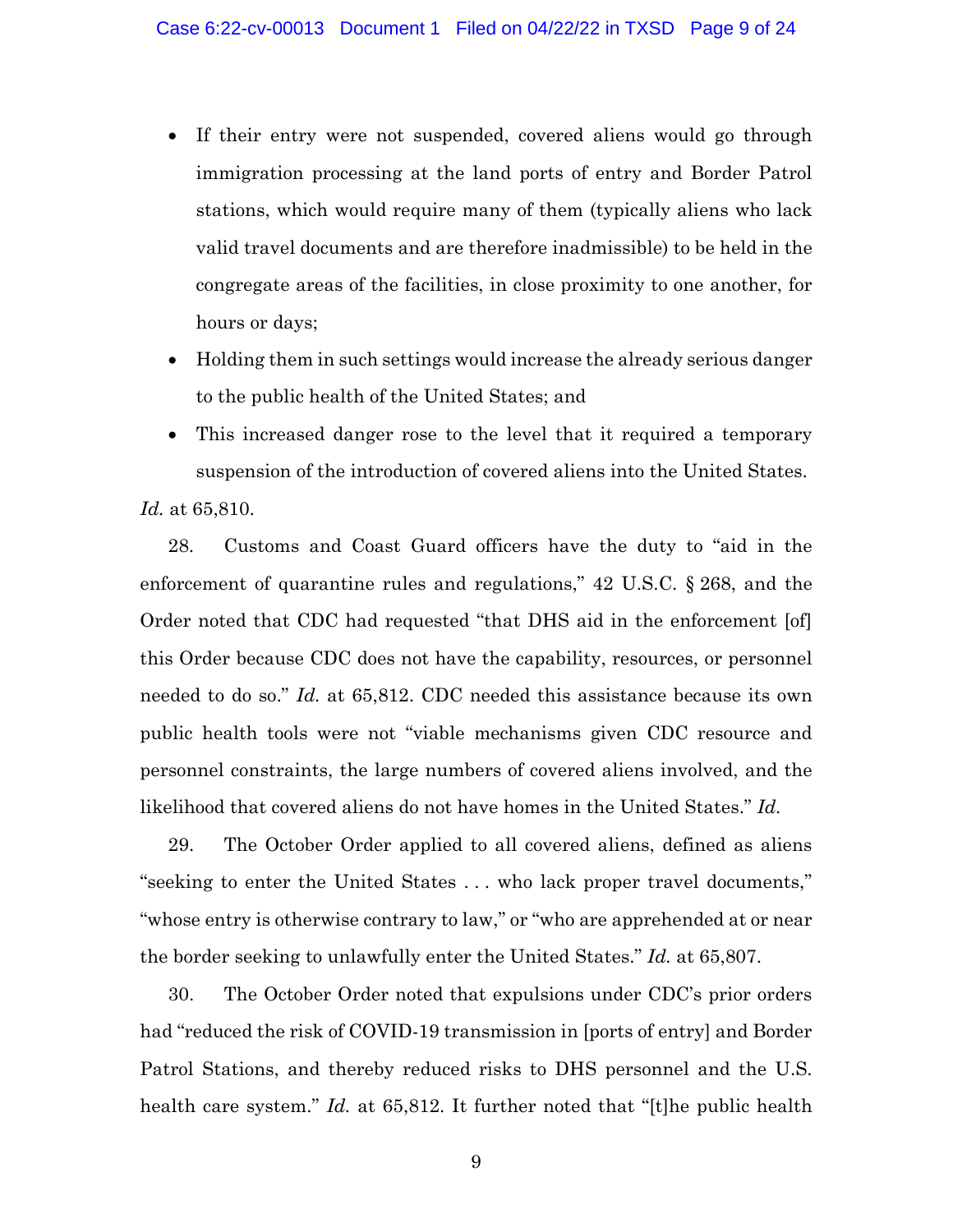risks to the DHS workforce—and the erosion of DHS operational capacity would have been greater" without the initial suspension order. Further, the suspension orders "significantly reduced the population of covered aliens in congregate settings in [ports of entry] and Border Patrol stations, thereby reducing the risk of COVID-19 transmission for DHS personnel and others within these facilities." *Id.* 

31. DHS began using its Title 42 authority to expel aliens in March 2020, and the population of aliens processed under Title 8 (the ordinarily applicable immigration rules) plummeted. Out of more than 253,000 total southwest border encounters under Title 8 in Fiscal Year 2020, fewer than 25,000 occurred in the last six months of that year.[2](#page-9-0) During that same six-month period, nearly 200,000 aliens were rapidly expelled under Title 42.

## **2. Subsequent Title 42 orders.**

32. On August 3, 2021, CDC issued an order largely re-affirming the October Order. *Pub. Health Reassessment & Order Suspending the Right to Introduce Certain Persons*, 86 Fed. Reg. 48,828 (Aug. 5, 2021). The only change of any significance in the August Order was its confirmation of two previous amending orders that had excluded unaccompanied minors from Title 42's purview. *See* 86 Fed. Reg. at 42,837–38. The August Order summarized the contemporary state of the pandemic. It noted that "[c]ongregate settings, particularly detention facilities with limited ability to provide adequate physical distancing and cohorting, have a heightened risk of COVID-19 outbreaks." *Id.* at 42,833. CBP facilities themselves have "[s]pace constraints

<span id="page-9-0"></span><sup>2</sup> The statistics in this complaint are taken from *Sw. Border Land Encounters*, U.S. CUSTOMS AND BORDER PROT., https://www.cbp.gov/newsroom/stats/southwest-landborder-encounters (last visited Apr. 22, 2022).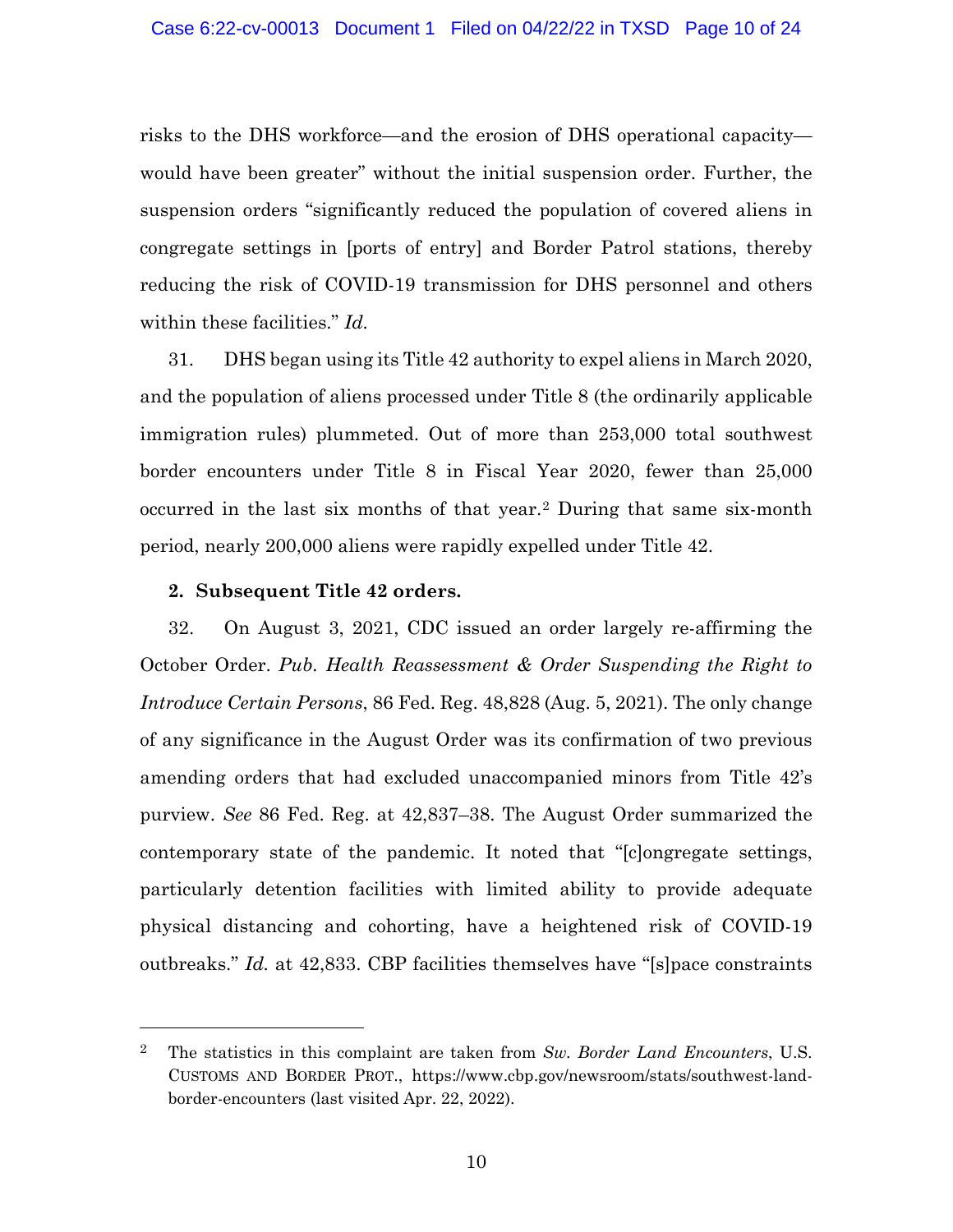[that] preclude implementation of cohorting and consequence management such as quarantine and isolation." *Id.* at 42,837. More, the "[c]ountries of origin for the majority of incoming covered [aliens] ha[d] markedly lower vaccination rates" than did the United States—of the top five originating countries, El Salvador, at 22%, had the highest rate of vaccinated persons; Guatemala and Honduras, the two lowest, had 1.6% and 1.8%, respectively. *Id.* at 42,834 & n.57.

33. The August Order conceded that "the flow of migration directly impacts not only border communities and regions, but also destination communities and healthcare resources of both." *Id.* at 42,835. Indeed, it came only days after the Defendants released more than 1,500 COVID-positive illegal aliens into the city of McAllen, Texas.

34. Since August 2021, Defendants have used their Title 42 authority to expel only half of the illegal border crossers DHS has encountered. The number of aliens encountered at the southwest border between August 2021 through March 2022 totaled nearly 1.46 million, with just over half of those expelled under Title 42. Only 66,289 illegal aliens encountered at the border were removed or returned under Title 8; more than half a million—525,252—were released or paroled into the United States.[3](#page-10-0)

35. On March 4, 2022, in response to a request from Texas, the Northern District of Texas issued a preliminary injunction prohibiting the Defendants from excluding unaccompanied minors from Title 42 "based solely on their

<span id="page-10-0"></span><sup>3</sup> These data are derived from monthly status reports that the government filed in *Texas v. Biden*, No. 2:21-cv-00067, ECF Nos. 106, 112, 115, 119, 124, 129, 133 & 136 (N.D. Tex.). They correspond roughly with the data CBP places online (*see* https:// www.cbp.gov/newsroom/stats/custody-and-transfer-statistics) but are more comprehensive because they also include data from ICE.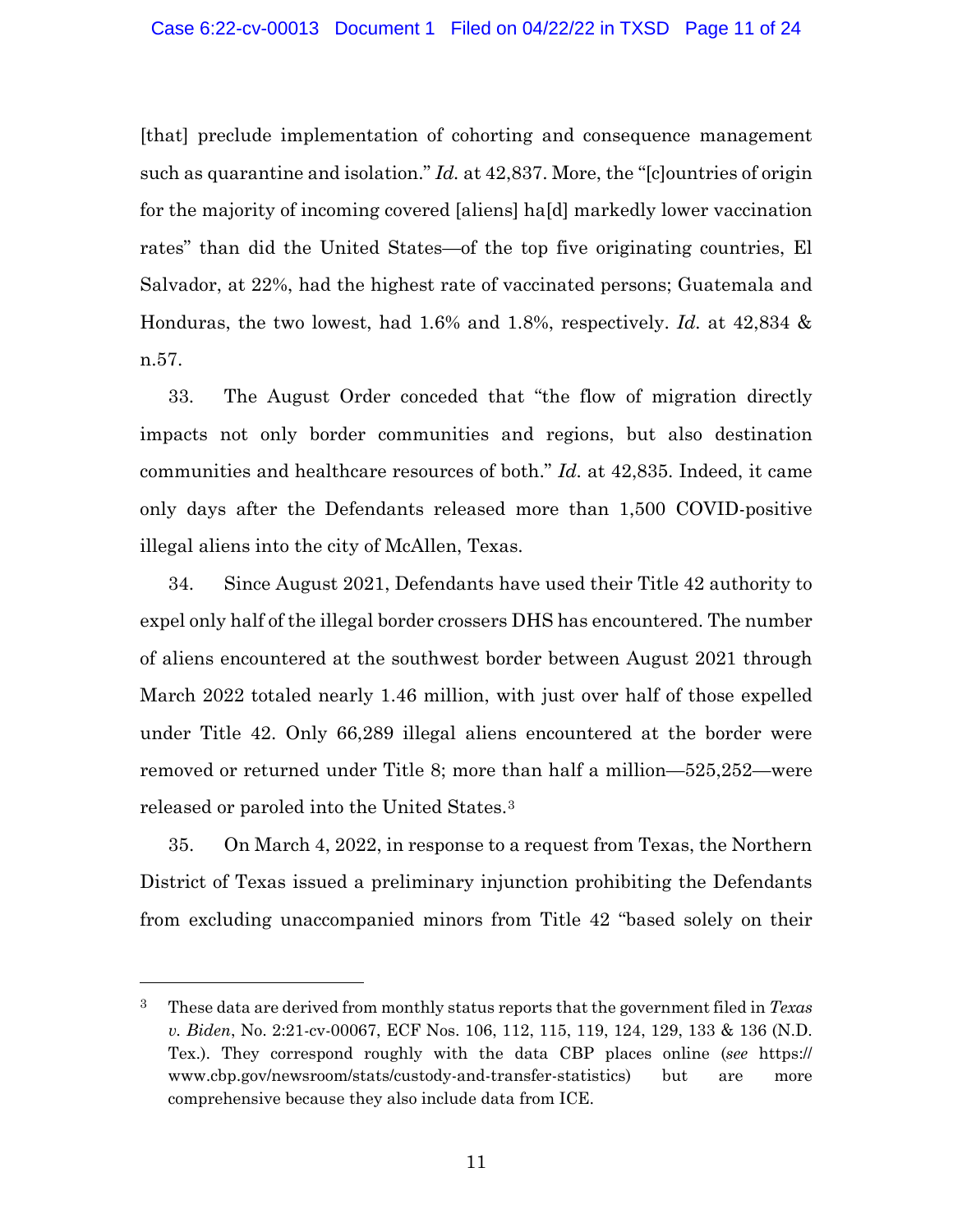status as unaccompanied alien children." *See Texas v. Biden*, No. 4:21-cv-00579, slip op. at 36 (N.D. Tex. Mar. 4, 2022). In response, CDC issued yet another order the next week, stating that applying Title 42 to unaccompanied minors was "not necessary to protect U.S. citizens" and once again terminating Title 42's application to those minors. 87 Fed. Reg. 15,243, 15,245 (Mar. 17, 2022) (signed Mar. 11, 2022). However, as had the August Order, it continued Title 42's application to individuals in family units and single adults. *Id.*

## **C. CDC Terminates Title 42.**

### **1. The Termination Order itself.**

36. On April 1, 2022, Defendant Walensky issued an order terminating Title 42. Exh. A, *Pub. Health Determ. & Order Regarding the Right to Introduce Certain Persons*, 87 Fed. Reg. 19,941 (Apr. 6, 2022) (signed Apr. 1, 2022). According to Walensky, as of April 1, there was "no longer a serious danger that the entry of covered noncitizens . . . into the United States will result in the introduction, transmission, and spread of COVID-19[.]" *Id.* at 19,944. In reaching this conclusion, she purported to consider "migration patterns, sanitation concerns, and any improvement or deterioration of conditions at the U.S. borders." *Id.* at 19,943. While conceding that "the introduction, transmission, and spread of COVID-19 into the United States is likely to continue to some degree," she nonetheless considered the threat that illegal aliens would spread COVID-19 to no longer be "the serious danger to public health that it once [was], given the range of mitigation measures now available." *Id.*

37. Among the factors Walensky identified as having changed, *id.* at 19,949–51, were: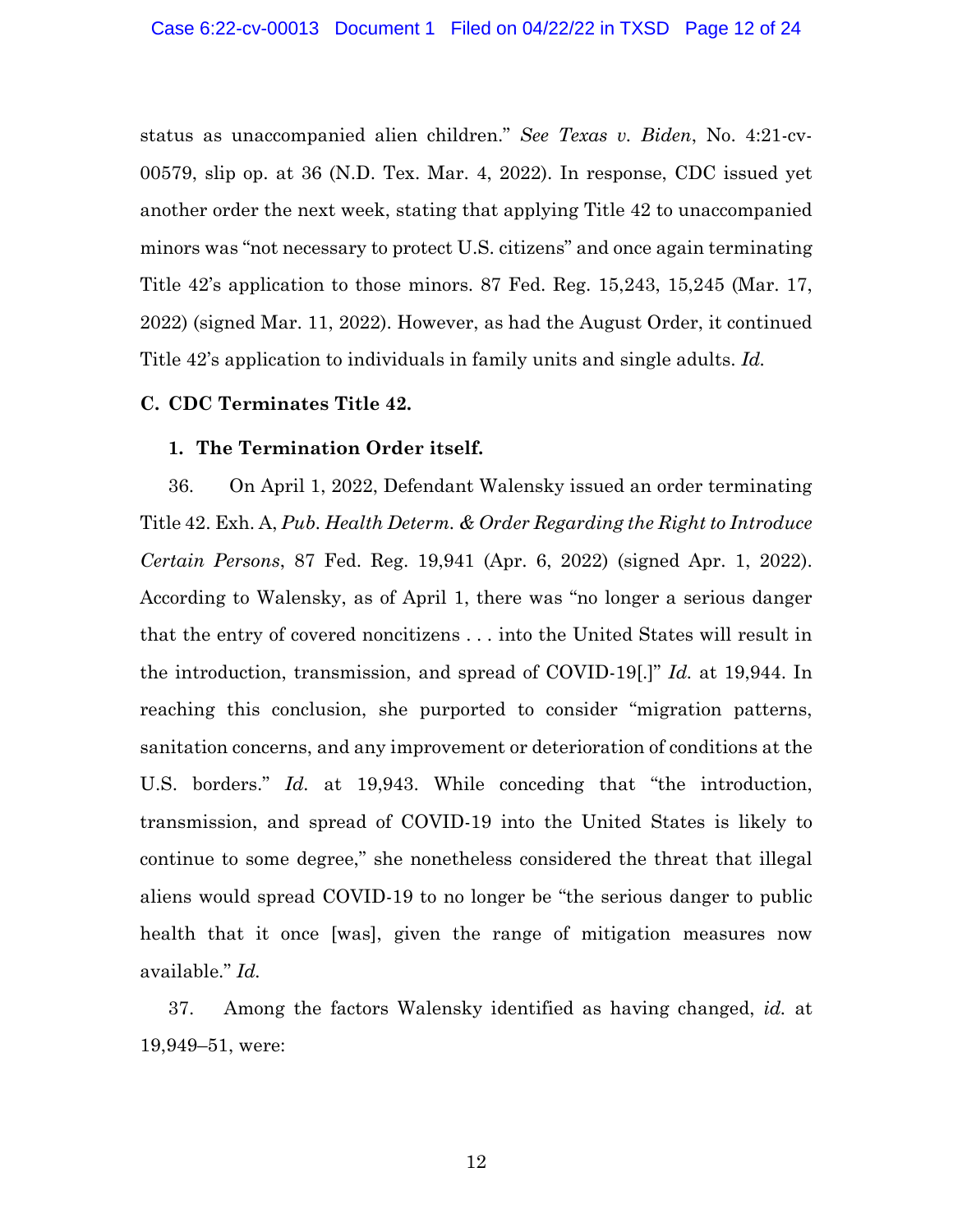- "[W]idely available [testing] in the United States," which "may decrease" the necessity for testing residents in congregate settings[.]" Yet Walensky does not discuss whether the Defendants are capable of testing illegal aliens they encounter for processing. That number totaled more than 221,000 in March 2022—roughly 70,000 more than CBP had estimated would occur, and roughly 40,000 more than CBP predicts would occur in a "medium encounter" scenario once the Title 42 program ends. CBP itself predicts roughly 360,000 to 540,000 encounters per month in a high or very-high scenario. *See* DHS Sw. Border Coordination Ctr., *Sw. Border Strategic Concept of Operations*, at 2–3 (Mar. 28, 2022).
- An increase in the number of persons around the world who are "fully" vaccinated with a primary vaccine series[.]" Yet Walensky discusses global numbers rather than numbers in Mexico and the Northern Triangle of Guatemala, El Salvador, and Honduras, from which most illegal aliens come—much less numbers actually observed in illegal aliens themselves. And most countries in the Western Hemisphere have approved one or both of the Sinopharm and Sinovac vaccines; Walensky does not note what proportion of the numbers, either generally or from the most relevant countries, are made up of those largely ineffective vaccines.
- Wider availability of treatments for COVID-19. Yet Walensky does not note that the cost of those treatments for illegal aliens in Texas will be borne by charity-care providers and the State itself through its federally mandated Emergency Medicaid program.
- "DHS mitigation measures," such as DHS facilities' "incorporat[ing] some of the recommended COVID-19 mitigation measures for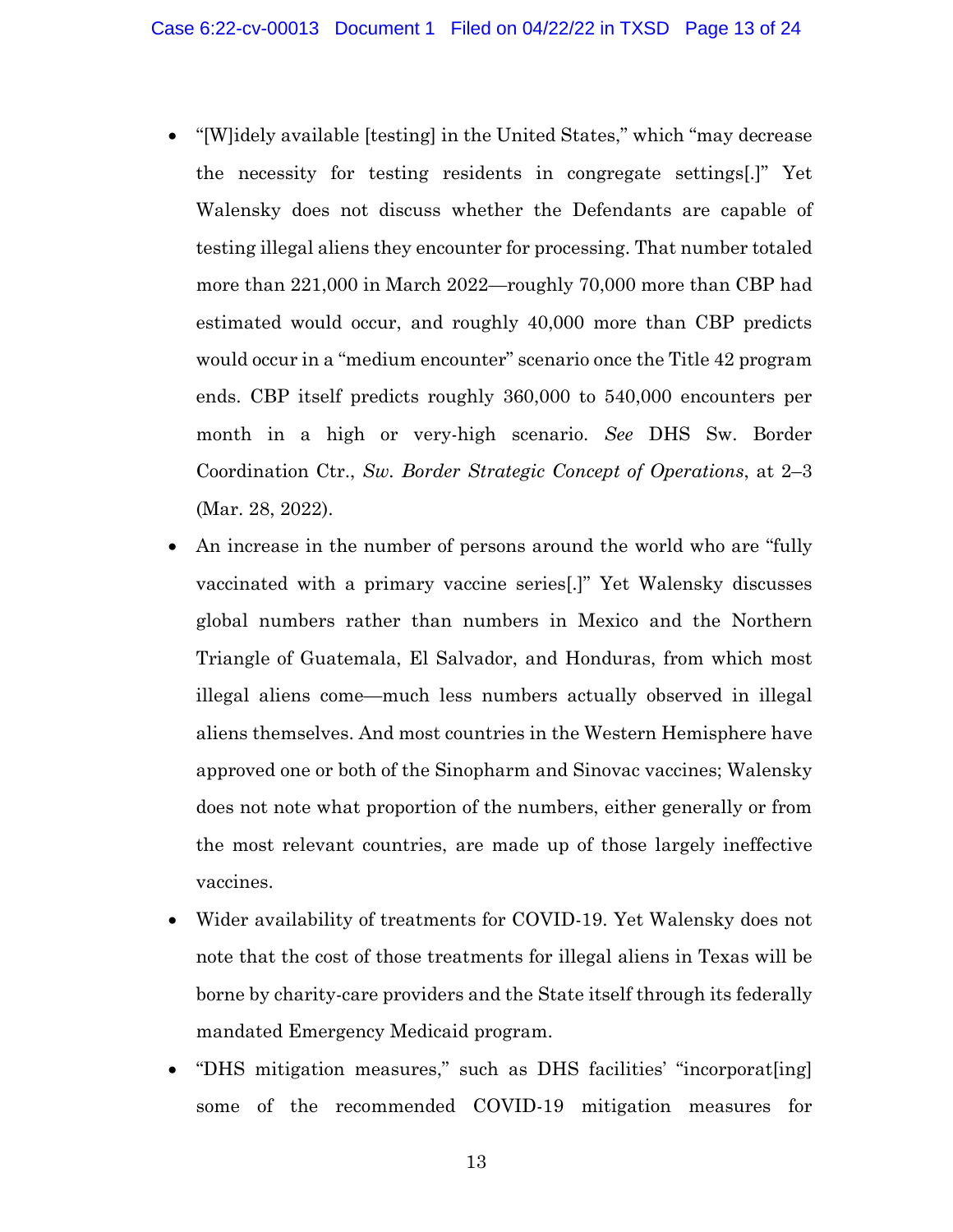congregate settings" and DHS's goal "to provide vaccinations to up to 6,000 migrants a day . . . across the Southwest Border by May 23, 2022." Yet Walensky does not note which mitigation measures DHS has adopted or the effectiveness of those measures. Nor does she note whether DHS is capable of meeting its announced goal, much less whether it could vaccinate the 540,000 illegal aliens CBP predicts may be encountered each month.

38. Even when she must acknowledge the obvious, Walensky does not grapple with it. Walensky recognizes that the Termination Order itself "will lead to an increase in the number of noncitizens being processed in DHS facilities[,] which could result in overcrowding in congregate settings." *Id.* at 19,956. And she acknowledges that DHS's projection of even further increases in encounters, leading to even further crowding in DHS facilities. *Id.* She dodges these concerns by noting that "DHS reports that it is taking steps to plan for such increases" and that delaying the termination until May 23 will "provide DHS with time to scale its vaccination program, as well as ready its operational capacity [and] implement appropriate COVID-19 protocols." *Id.* at 19,955–56. But the Termination Order does not discuss what DHS's plans are, how it will achieve them, and whether its goals are even achievable.

39. There is good reason to believe that DHS's stated goals are illusory. DHS itself has represented that "increasing detention capacity is costly and time-consuming" and would likely require "several months inspecting potential facilities, hiring additional staff, procuring additional supplies, and negotiating contracts with relevant third parties." *See* Defs.' Post-Trial Mem. of Law, *Texas v. United States*, No. 6:21-cv-00016, ECF 223 at 34 (Mar. 18, 2022). And "[f]urther, absent an additional appropriation from Congress, DHS would have to finance this expansion in detention capacity by transferring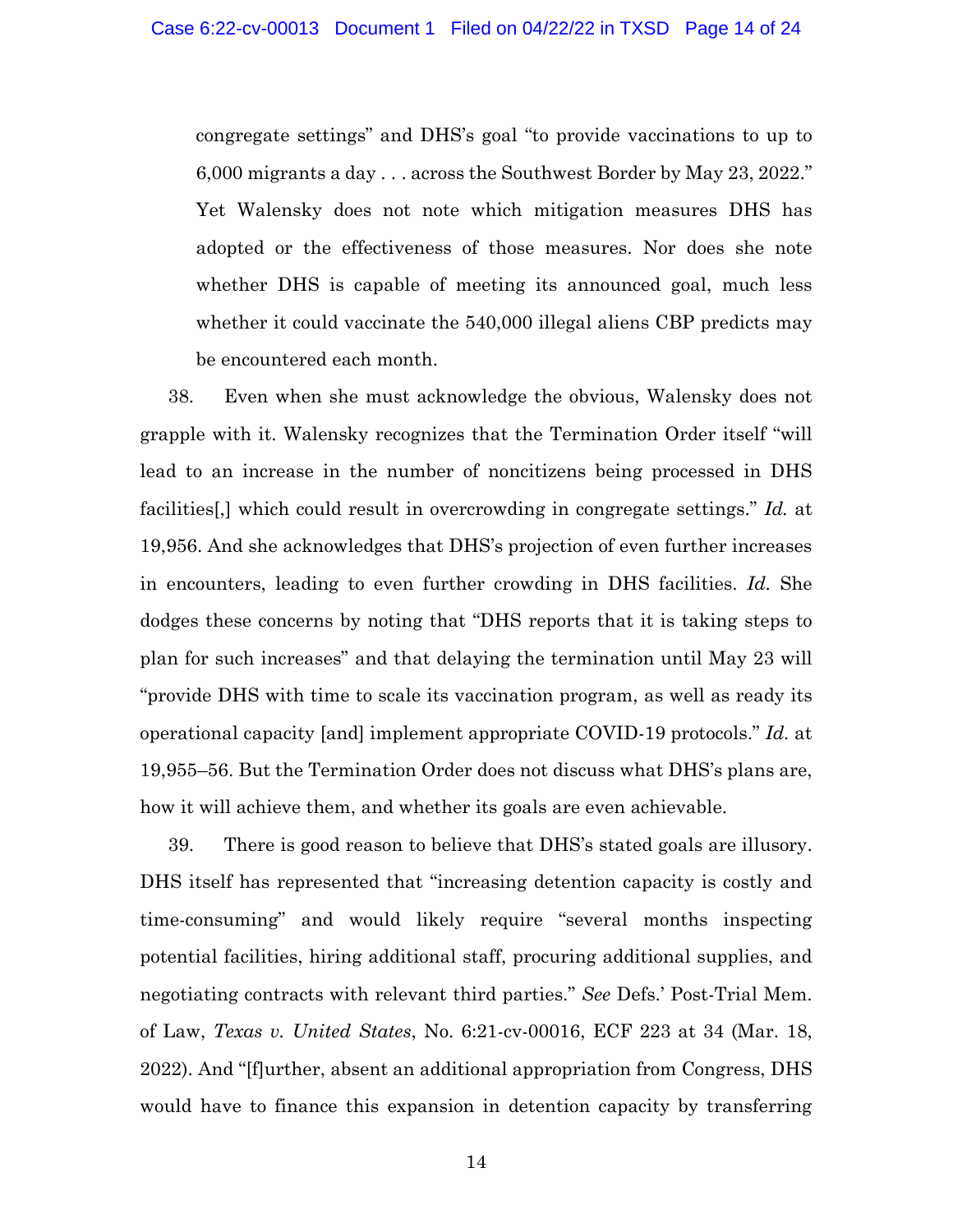funds from other DHS components, like the Coast Guard or Secret Service, or reprogramming funds within ICE, thus harming other DHS missions that are crucial to national security." *Id.* The Termination Order does not state why a mass remodeling-testing-and-vaccination regime would be any more achievable—particularly on the short timeline between the Termination Order and its effective date.

40. The Termination Order claims that it is "not a rule subject to notice and comment under the Administrative Procedure Act." 87 Fed. Reg. at 19,956. It does so on two putative bases. First, it asserts good cause to avoid furnishing notice and considering comments because "it would be impracticable and contrary to the public interest . . . to delay the effective date of this termination beyond May 23." *Id.* Second, it asserts that the APA's foreign affairs exception by claiming without offering any detail or explanation that "this Order concerns ongoing discussions with Canada, Mexico, and other countries regarding immigration and how best to control COVID-19 transmission over shared borders." *Id.*

# **2. The Termination Order compared to other public-health orders.**

41. The Termination Order itself acknowledges that one of Walensky's earlier orders, the Air Traveler Testing Order, requires that "[a]ll air passengers two years or older with a flight departing to the United States from a foreign country" must show either "a negative COVID-19 viral test result" no more than a day old or "documentation of having recovered from COVID-19 in the past 90 days." 87 Fed. Reg. at 19,947 fn. 82 (citing *Reqts. for Negative COVID-19 Test or Documentation of Recovery from COVID-19 for All Airline or Other Aircraft Passengers Arriving in the U.S.*, 86 Fed. Reg. 69,256 (Dec. 7, 2021)). The Air Traveler Testing Order states that it "is necessary to reduce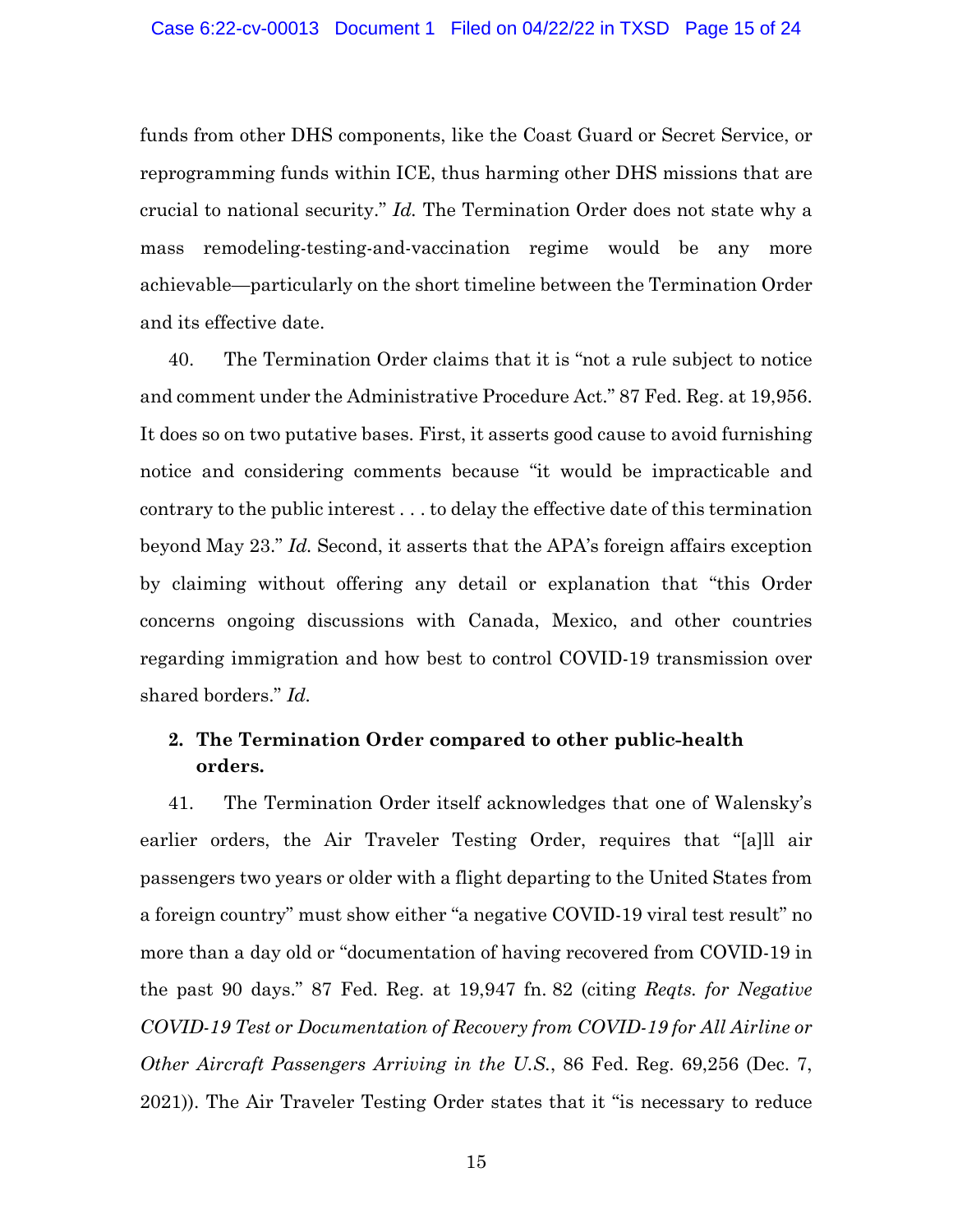the risk of transmission of the [COVID-19] virus" and that it will remain in effect until it "is no longer necessary to prevent the further introduction, transmission, and spread of COVID-19 into the United States." 86 Fed. Reg. at 69,260. Visitors who do not comply with those requirements are not allowed to enter the United States, and an aircraft that has not confirmed that its passengers comply may not enter the United States or allow passengers to disembark there. *Id.* at 69,261.

42. A directive by Defendant Mayorkas, the Land Traveler Vaccination Order, is similar. There, Mayorkas ordered that, "due to the risk of continued transmission and spread of . . . COVID-19 between the United States and Mexico," only aliens "who are 'fully vaccinated against COVID-19' and can provide 'proof of being fully vaccinated against COVID-19' upon request" would be allowed to enter the United States from land ports-of-entry along the U.S.– Mexico border. *Notif. of Temp. Travel Restrictions Applicable to Land Ports of Entry and Ferries Svc. Between the U.S. and Mex.*, 87 Fed. Reg. 3425, 3428 (Jan. 24, 2022). As support for this decision, he cited CDC's recommendations, *id.* at 3426, and noted that CBP had assessed "that a testing option is not operationally feasible given the significant number of land border crossers that go back on forth on a daily, or near-daily basis, for work or school" and that CBP faced "additional operational challenges associated with verifying test results, given the wide variation in documentation," *id.* at 3426 fn. 10. The Termination Order does not mention this order.

43. The Land Traveler Vaccination Order parallels the Air Traveler Vaccination Order. There, Walensky mandated that air travelers visiting the United States furnish on demand proof of vaccination against COVID-19 or an approved excuse for not having one. *Am. Order Implementing Pres. Procl. On Advancing the Safe Resumption of Global Travel During the COVID-19*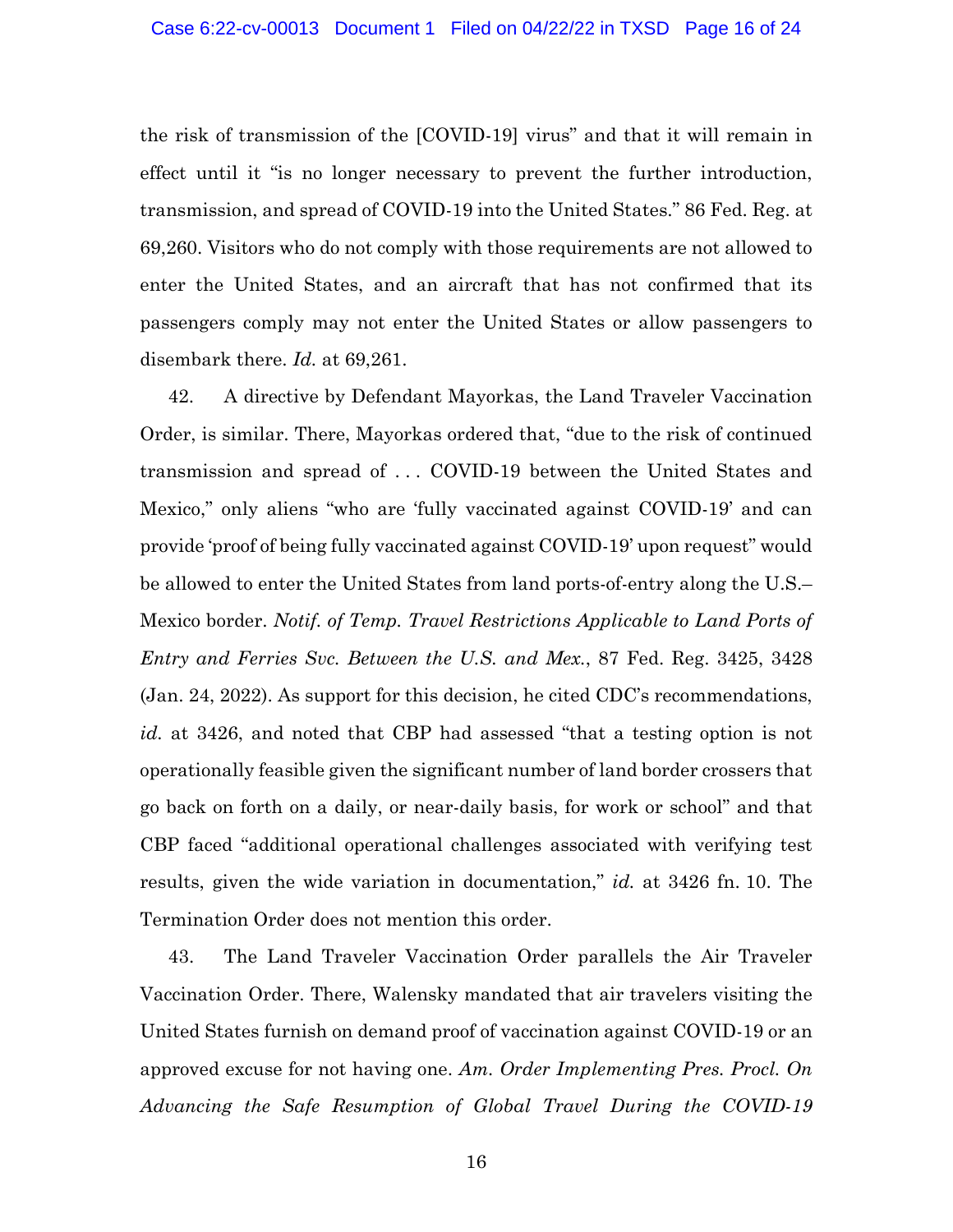*Pandemic*, 86 Fed. Reg. 61,224 (Nov. 5, 2021). Those who are unable to do so must quarantine or isolate themselves for two weeks after arriving in the United States. *Id.* at 61,228.

44. Another Walensky order, the Masking Order, requires all persons in "transportation hubs" and "traveling on conveyances into and within the United States" to wear masks to "mitigate the further introduction, transmission, and spread of COVID-19 into the United States and from one state or territory into any other state or territory." *See Reqt. for Persons to Wear Masks While on Conveyances & at Transp. Hubs*, 86 Fed. Reg. 8025, 8026 (Feb. 1, 2021).[4](#page-16-0)

45. The Termination Order attempts to distinguish the Masking Order on several grounds, 87 Fed. Reg. at 19,946 fn. 57:

- First, "conveyances and transportation hubs ... are locations where large numbers of people may gather and physical distancing can be difficult." But the same is true of facilities where illegal immigrants are detained.
- "[M]any people need to take public transportation for their livelihoods." But the same is true of aliens who attempt to enter the United States either to find work or to claim asylum.
- "Passengers (including young children) may be unvaccinated and some on board, including personnel operating the conveyances or working at the transportation hub, may have underlying health conditions that

<span id="page-16-0"></span><sup>&</sup>lt;sup>4</sup> The Masking Order was recently enjoined as beyond CDC's statutory authority, inadequately explained, and issued without good cause to dispose of notice-andcomment requirements. *See Health Freedom Defense Fund, Inc. v. Biden*, No. 8:21-cv-1693 (M.D. Fla. Apr. 18, 2022). Though the federal government has appealed that decision, CDC has announced it will no longer enforce the order.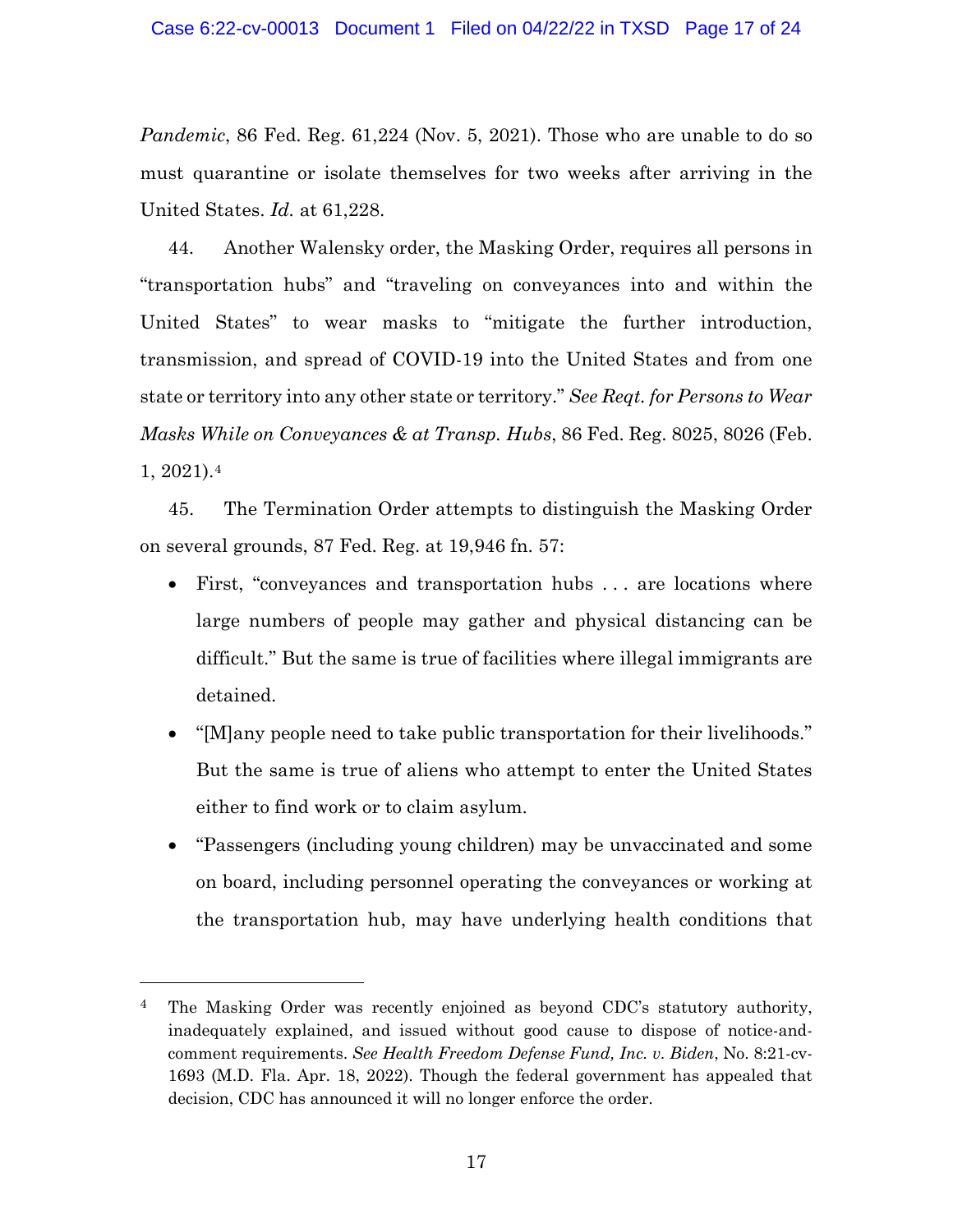cause them to be at increased risk of severe illness." The same is true of illegal aliens themselves; those traveling with illegal aliens; and those working at facilities where illegal aliens are detained, transported, or processed.

- Unvaccinated persons "may not have the option to disembark or relocate to another area of the conveyance." The same is true of illegal aliens themselves, particularly those who are smuggled by human traffickers; those who are traveling with illegal aliens; and those working at facilities where illegal aliens are detained, transported, or processed.
- "Transportation hubs are also places where people depart to different geographic locations, both across the United States and around the world. Therefore, an exposure in a transportation hub can have consequences to many destination communities if people become infected after they travel." The same is true of facilities where illegal aliens are detained, transported, or processed—particularly given the federal government's practice of transporting illegal aliens throughout the country for further processing after they are paroled.

## **D. Irreparable Harms to Texas.**

46. Texas has suffered and continues to suffer irreparable harm because of the Defendants' actions. The October Order acknowledged as much: "[S]everal cities and states, including several located at or near U.S. borders, continue to experience widespread, sustained community transmission that has strained their healthcare and public health systems. Furthermore, continuing to slow the rate of COVID-19 transmission is critical as states and localities ease public health restrictions on businesses and public activities in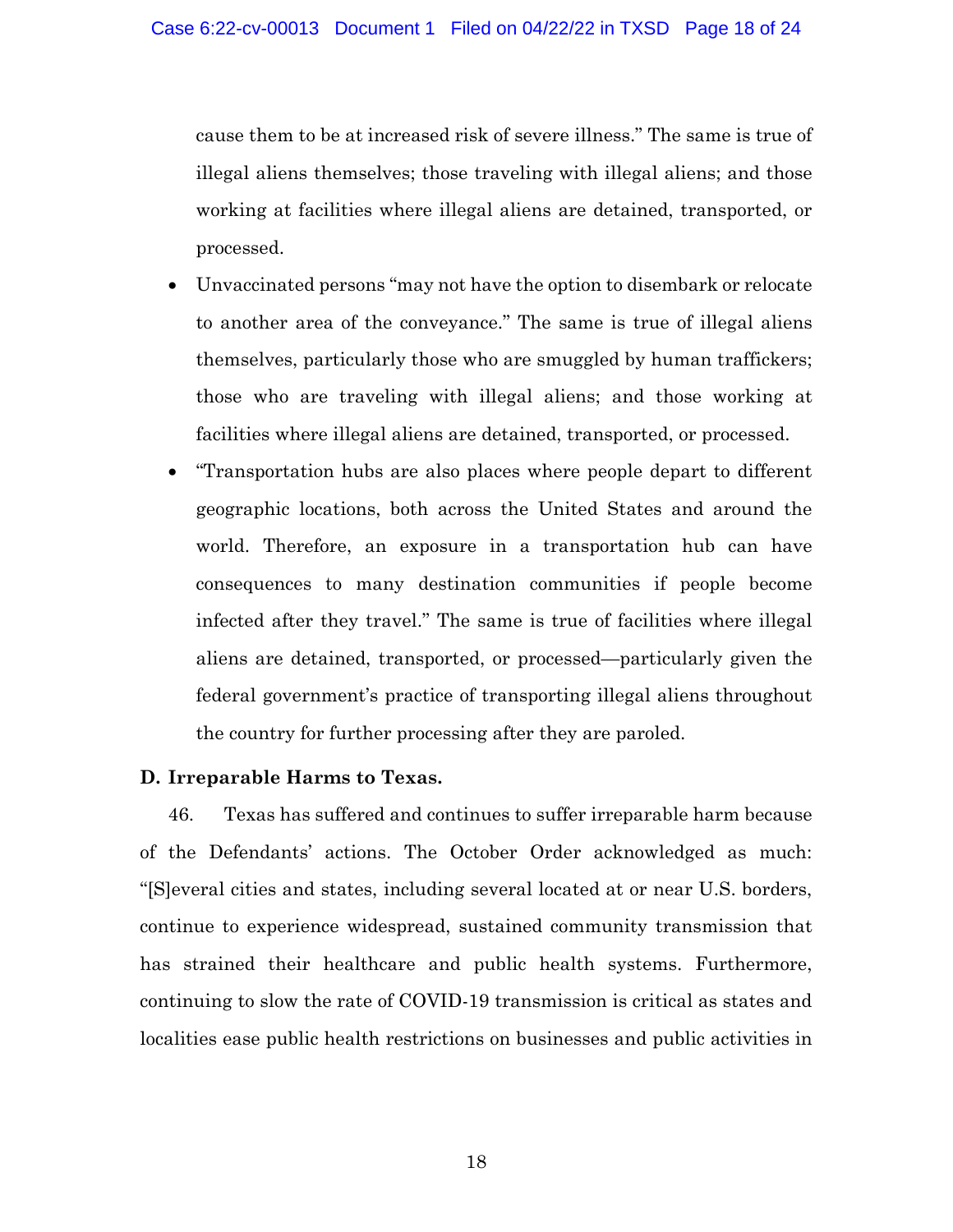an effort to mitigate the economic and other costs of the COVID-19 pandemic." 85 Fed. Reg. at 65,812.

47. In particular, Texas's required expenditures under the Emergency Medicaid program will continue to increase as the Defendants release more aliens from their custody, particularly those who have not been screened for COVID-19. The August Order recognizes that this is a concrete harm and not a potential or hypothetical harm that might occur at some point in the future: The "flow of migration directly impacts not only border communities and regions, but also destination communities and healthcare resources of both." 86 Fed. Reg. at 42,835.

48. Indeed, these harms may be occurring right now. News reports citing "multiple Border Patrol sources" indicate that the Defendants are already terminating Title 42 as a practical matter by refusing to "remove many migrants from the Northern Triangle countries of Guatemala, Honduras, and El Salvador."[5](#page-18-0) And counsel in related litigation has represented that witnesses will testify that Border Patrol agents are being diverted from field duties to provide security while migrants formerly expelled under Title 42 are processed under Title 8. *See* Mem. in Supp. of Mot. for TRO at 1–2, *Arizona v. Ctrs. for Disease Control*, No. 6:22-cv-885 (W.D. La. Apr. 21, 2022),

## **Claims for Relief**

## **A. Lack of notice-and-comment rulemaking.**

49. The Defendants did not conduct the statutorily required notice and comment process for the Termination Order.

<span id="page-18-0"></span><sup>5</sup> *See* Bill Melugin, Fox News, *Border Patrol not using Title 42 to expel some Northern Triangle migrants ahead of its May 23 end: sources* (Apr. 20, 2022), available at https:// fxn.ws/3K4YMxs.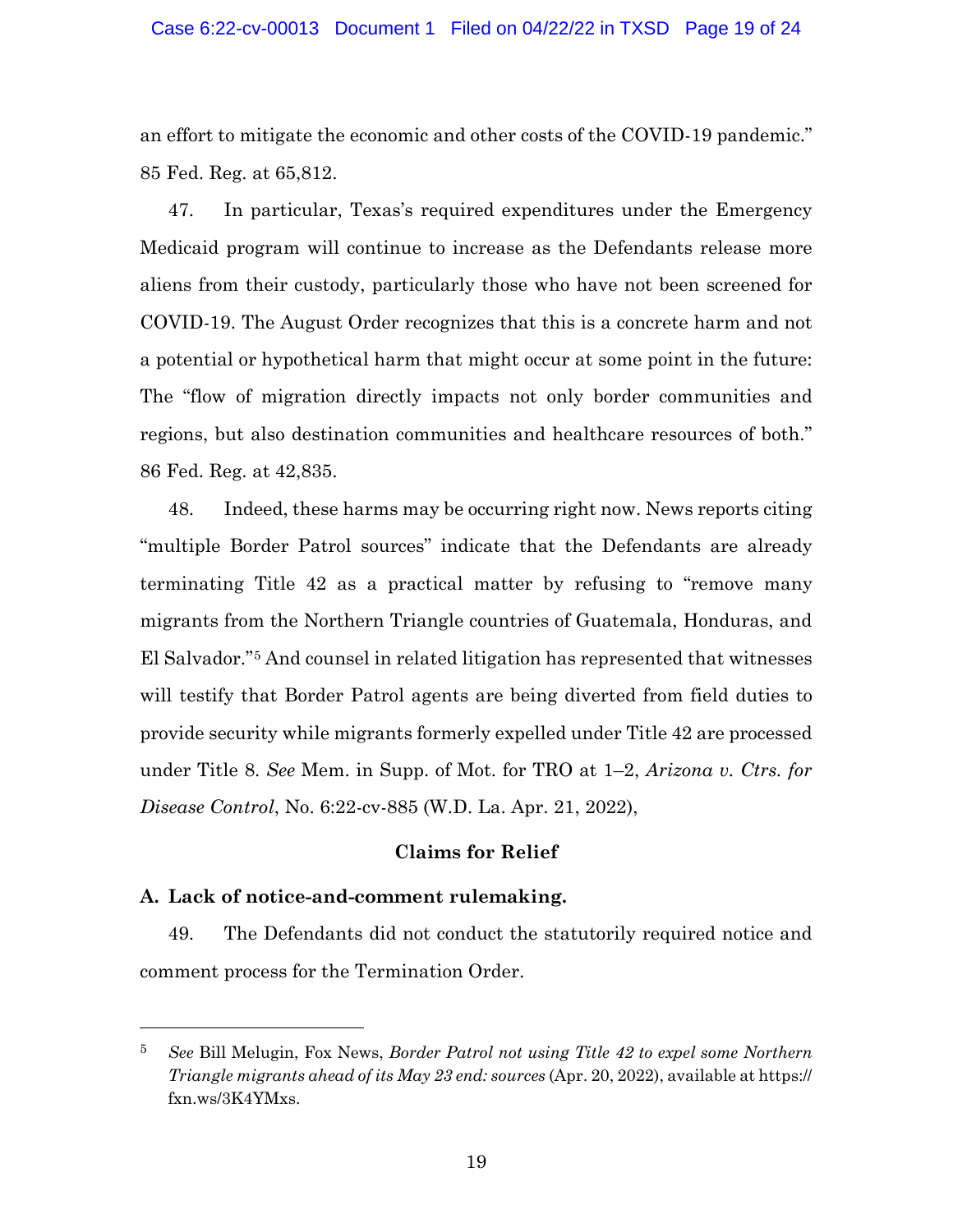50. Under the APA, reviewing courts must "hold unlawful and set aside agency action . . . found to be . . . without observance of procedure required by law." 5 U.S.C. § 706(2)(D).

51. Agencies issuing rules must follow notice-and-comment rulemaking, 5 U.S.C. § 553(b)–(c), and have rules take effect 30 or more days after promulgation, 5 U.S.C. § 553(d), unless an applicable exception applies.

52. The Termination Order is a substantive rule for APA purposes because it represents the culmination of the agency's consideration and affects the rights and obligations of those to whom it applies. Indeed, the title of the Termination Order itself refers to the "right" affected by the rule, specifically "the right to introduce certain persons from countries where a quarantinable communicable disease exists."

53. The good-cause exception to the APA's notice-and-comment requirement does not apply. Indeed, while the initial Title 42 regulation was announced as an interim final rule, CDC opened a 30-day notice-and-comment period to enable the public to point out flaws in, potential improvements to, and even reasons for rescinding the rule before it became final, doing so at a time when the COVID-19 pandemic had only recently been declared an emergency and the harm it would inflict was still only conjectural. The basis for the Termination Order is that the emergency has subsided sufficiently to bring the Title 42 program to an end altogether; the lack of an emergency cannot be as pressing as the presence of one. More, given DHS's representation in litigation that it would take several months to plan for a tremendous increase in detention capacity, its representation to CDC that it needs only seven weeks to prepare for a tremendous increase in detention capacity can be true only if it had been planning for such an increase for, at the least, several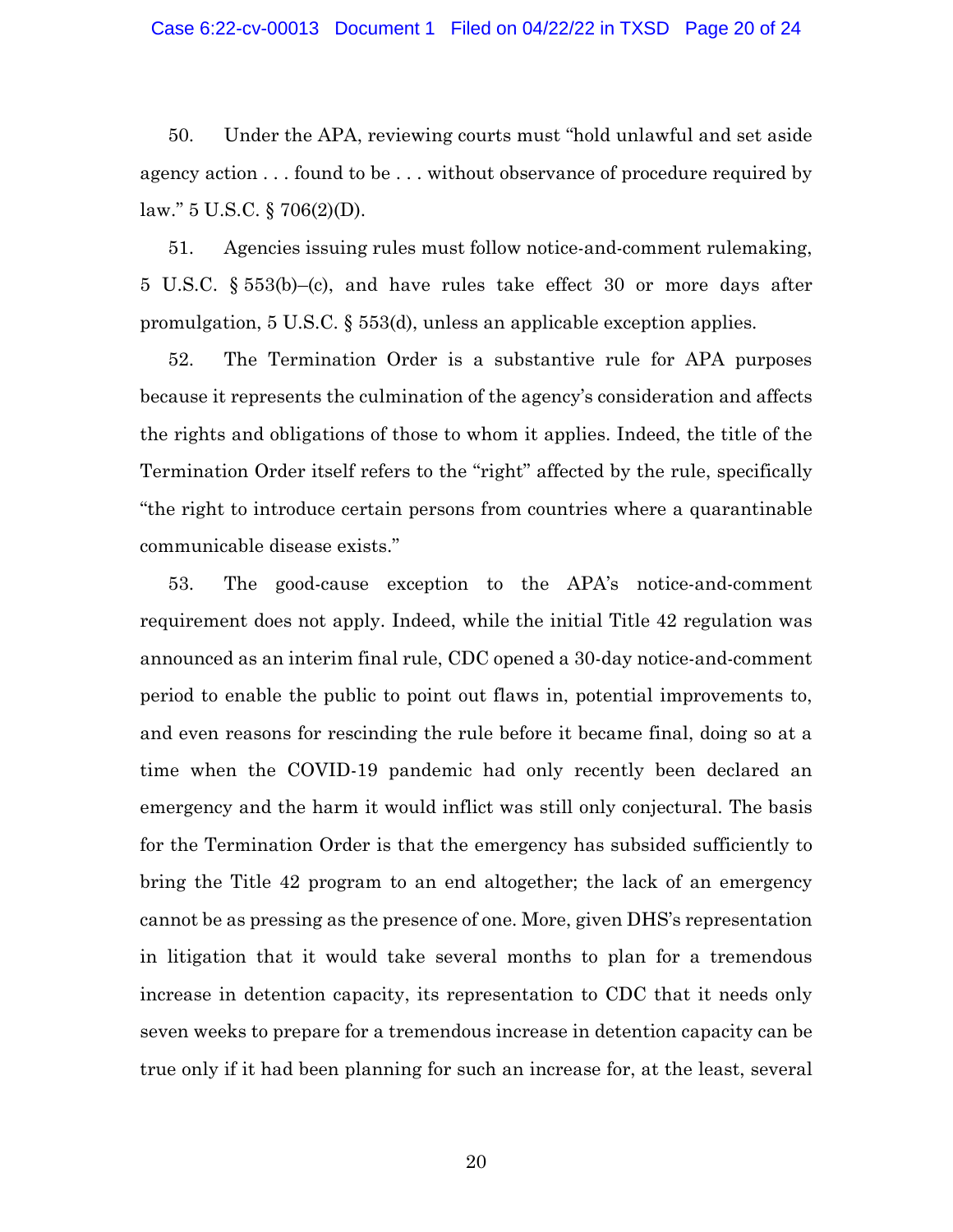weeks before the Termination Order. If that is the case, there was ample time to notify the public of, and allow it to comment on, the proposed termination.

54. Nor does the foreign-affairs exception to the APA's notice-andcomment requirement apply. Implementing the Termination Order through notice-and-comment rulemaking would not have "provoke[d] definitely undesirable international consequences." *Zhang v. Slattery*, 55 F.3d 732, 744 (2d Cir. 1995) (citation omitted), *superseded by statute on other grounds by* 8 U.S.C. § 1101(a)(42). That the United States is engaged in "ongoing discussions with Canada and Mexico on how best to control COVID-19 transmission over our shared borders," 87 Fed. Reg. at 19,956, does not entitle the Defendants to except the Termination Order from the APA's procedures. There is no evidence that complying with the APA's rulemaking procedures would cause a diplomatic incident, particularly given that the Termination Order is lifting, rather than imposing, restrictions on travel from Canada and Mexico.

#### **B. Arbitrary and capricious agency action.**

55. The Termination Order is arbitrary and capricious because it was not the product of reasoned decision-making. For one, the Defendants did not consider all relevant factors before deciding to terminate the Title 42 program. For another, the Termination Order does not explain inconsistencies in the Defendants' rules covering the same issue.

56. Once stark inconsistency is DHS's wholesale termination of the Title 42 program while maintaining a masking regime for intra-U.S. transportation and a proof-of-immunity regime for lawful international travelers. COVID-19 cannot pose such a substantial threat to public health that it requires those legally entering the United States to furnish proof of vaccination or immunity upon demand—on penalty of being immediately sent back whence they came—

21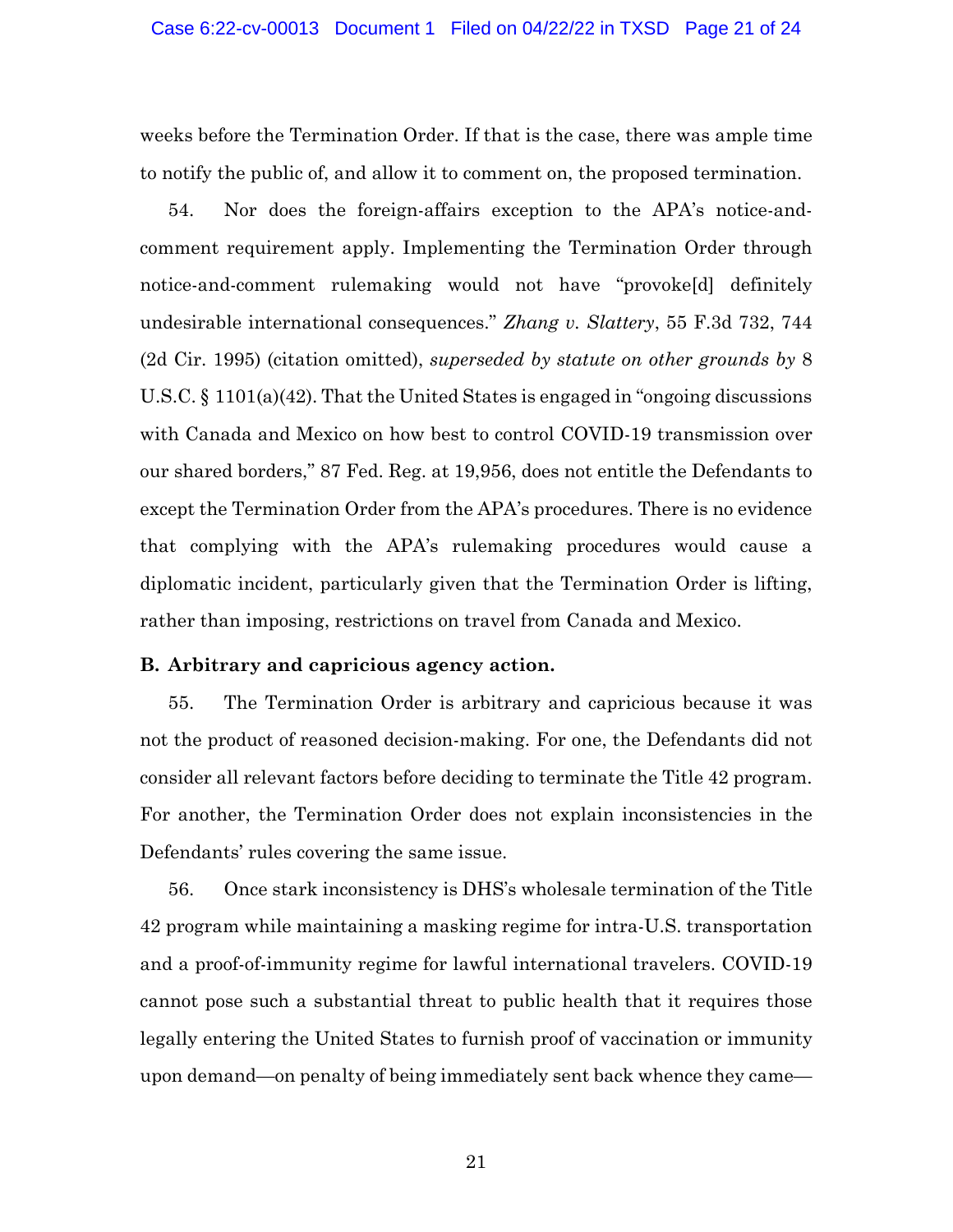while simultaneously allowing illegal entrants access to the country without even evidence of a negative test. More, as the Termination Order admits, "DHS is currently scaling up a program that provides vaccines to encountered noncitizens taken into CBP custody along the Southwest Border"—but it simultaneously refuses admission to unvaccinated persons who seek legal entry to the United States rather than furnishing them vaccines upon their arrival at the border. So too with the inconsistency in the Defendants' refusal to allow those legally present but unmasked access to transportation and federal property due to crowding and lack of alternatives and their simultaneous policy of congregating those illegally present into federal facilities without alternative.

57. Nor did the Defendants consider all the relevant factors before issuing the Termination Order. For example, Texas will face increased healthcare costs due to the increased presence of illegal aliens with COVID-19 who otherwise would have been excluded from the country under Title 42, and it has relied on the Title 42 program in planning for the COVID-19 related costs it should expect to incur. The Termination Order hand-waves these interests as unreasonable, essentially because CDC was always going to determine someday that COVID-19 was not sufficiently threatening to continue Title 42. 87 Fed. Reg. at 19,954. That is a strawman. While a reasonable State would not expect a perpetual emergency, it would expect that the costs imposed on its healthcare system would be considered in determining whether an emergency continues to exist—costs that the Termination Order addresses nowhere.

58. Similarly, the Defendants themselves imported irrelevant factors into their decision, and to the extent that those factors were relevant, they were required to consider the countervailing evidence—which they did not. As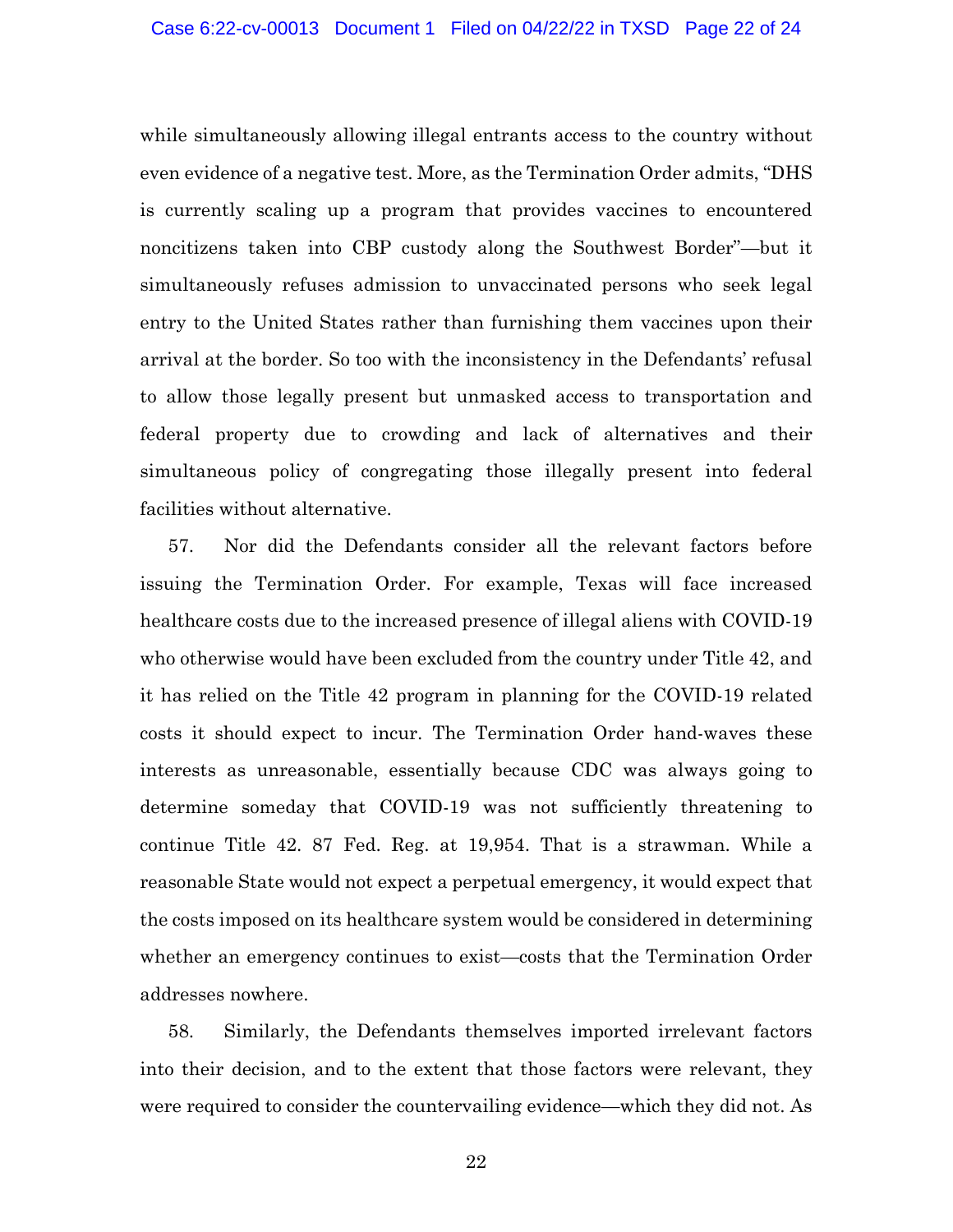the Termination Order acknowledges, the Title 42 regulation and orders "are not, and do not purport to be, policy decisions about controlling immigration; rather," they "depend[] on the existence of a public health need." *Id.* at 19,954. The Defendants nevertheless justify their evasion of notice-and-comment procedures in part based on the "restrictions on application for asylum and other immigration processes under Title 8" that Title 42 causes, on Title 42's "significant disruption of ordinary immigration processing," and on the time "DHS requires . . . [to] begin regular immigration processing pursuant to Title 8." *Id.* at 19,956. But if Texas's "relying on an order under [Title 42] as a means of controlling immigration . . . would not be reasonable or legitimate," then neither is DHS's similar reliance. And if the Defendants' concerns about the immigration process are connected enough to Title 42 to warrant dodging notice and comment, then Texas's countervailing concerns about the immigration process—including the costs that illegal immigration imposes on it both as a sovereign and as *parens patriae*—are sufficiently connected to Title 42 to demand consideration.

## **Prayer for Relief**

For these reasons, Texas prays that the Court:

- Stay, postpone, or preliminarily enjoin the Defendants' implementation of the Termination Order;
- Following a trial on the merits, decree that the Termination Order was issued in violation of the APA and set it aside and remand it for further consideration or, in the alternative, permanently enjoin the Defendants from implementing it;
- Award Texas its attorneys' fees and costs of court; and
- Award Texas all other relief to which it may be entitled.